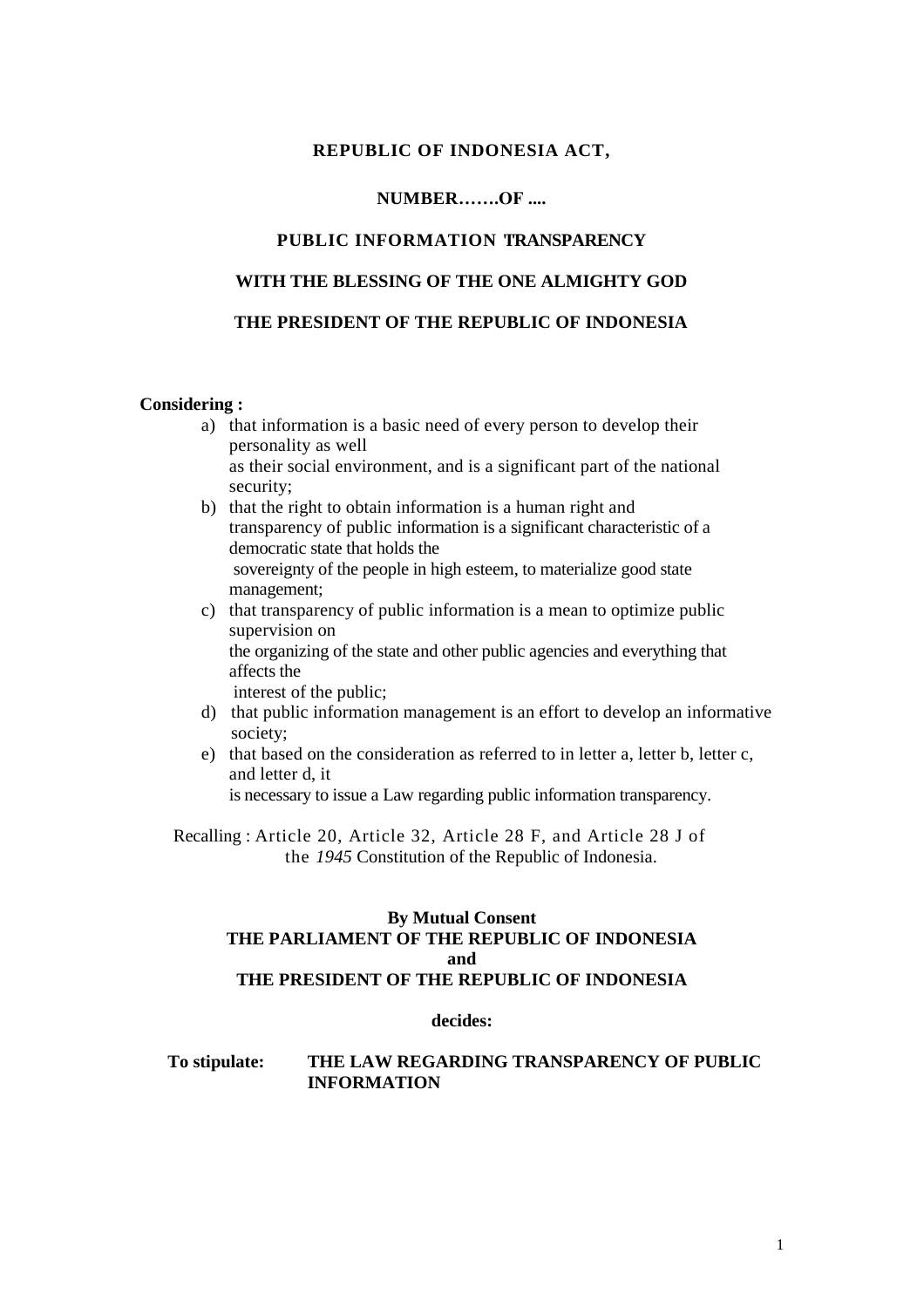## **CHAPTER I GENERAL PROVISION Definition**

## **Article 1**

## In this Law:

- 1. Information means the information, statement, ideas and signs having a value, meaning and message, be it data, fact and clarification that can be seen, heard and read, and are presented in various packages and formats, in accordance with the development of the information and communication technology, both electronically and non-electronically.
- 2. Public Information means information that is produced, stored, managed, sent and/or received by a Public Agency relating to the organizer and the organizing of the state and/or the organizer and the organizing of other Public Agencies pursuant to this law and other information pertaining to the interest of the public.
- 3. Public Agency means executive, legislative, judicative and other agencies whose function and main duties are related to the organizing of the state, where part or all of its funds originate from the state budget and/or the regional budget, or a non-governmental organizations that part or all of its fund originate from the state budget and/or the regional budget, the contribution from the people and/or from overseas sources.
- 4. Information Commission means an independent body whose function to implement this Law and its enabling regulation(s), to provide the standard technical directives for Public Information service and to settle Public Information Disputes through mediation and/or non-litigation adjudication.
- 5. Public Information Dispute means dispute between a Public Agency and the User of Public Information pertaining to the right to obtain and to use information based on the Law.
- 6. Mediation means the settlement of a Public Information Dispute between the parties hereto with the assistance of a mediator of the Information Commission.
- 7. Adjudication means the settlement process of a Public Information Dispute between the parties, and is decided by the Information Commission.
- 8. Public Officer means a person who is appointed and assigned with the duty to hold a specific position or title in a Public Agency.
- 9. Information and Documentation Manager means an officer who is responsible for the storage, documentation, supply and/or information service at a Public Agency.
- 10. Person means an individual, a group of people, a corporate body or a Public Agency as referred to in this law.
- 11. Public Information User means a person who is the user of the Public Information as regulated in this law.
- 12. Public Information Applicant means an Indonesian citizen and/or an Indonesian corporation that applies for Public Information as regulated in this law.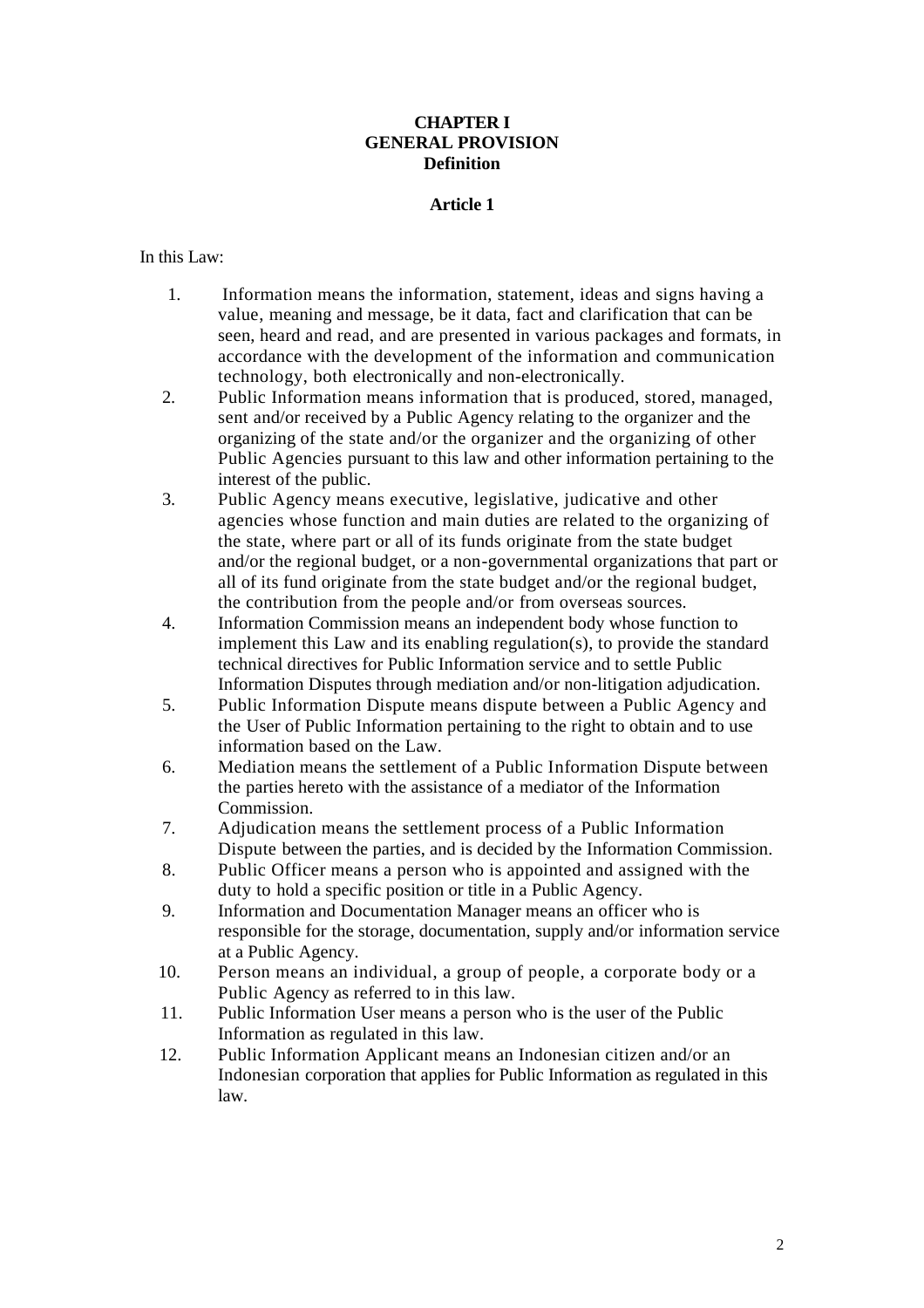## **CHAPTER II PRINCIPLES AND OBJECTIVES**

# **Part One Principles**

## **Article 2**

- (1) Every Public Information is open and accessible by every User of Public Information.
- (2) An exception to the Public Information is restrictive and limited.
- (3) Every Public Information Applicant shall be able to obtain Public Information in fast, prompt, simple manner, and at low cost.
- (4) Public Information that is exempted shall be treated as confidential information pursuant to the Law, ethics, and the interest of the public, based on an examination in terms of the consequences that occur if the information is provided to the public and after careful consideration that covering up Public Information may protect a larger interest rather than opening it or vice versa.

## **Part Two Objectives**

# **Article 3**

This law is aimed at the following:

- a. To secure the right of the citizens to know public policy planning, public policy programs, and the process of public decision-making, as well as the reason of the concerning public decision-making.
- b. To encourage public participation in the process of a public policymaking;
- c. To increase the active role of the people in public policy-making and in good Public Agency management ;
- d. To materialize good governance, that is transparent, effective and efficient, accountable and responsible.
- e. To know the rationale of a public policy that affects the life of the people;
- f. To develop sciences and to increase the knowledge of the nation; and/or
- g. To enhance the information management and service at Public Agency, so as to produce good quality information service.

# **CHAPTER III**

## **RIGHTS AND OBLIGATIONS OF PUBLIC INFORMATION APPLICANT AND USER AND THE RIGHTS AND OBLIGATIONS OF PUBLIC AGENCY**

#### **Part One The Rights of Public Information Applican**

## **Article 4**

(1) Every person has the right to obtain Public Information pursuant to the provisions of this Law.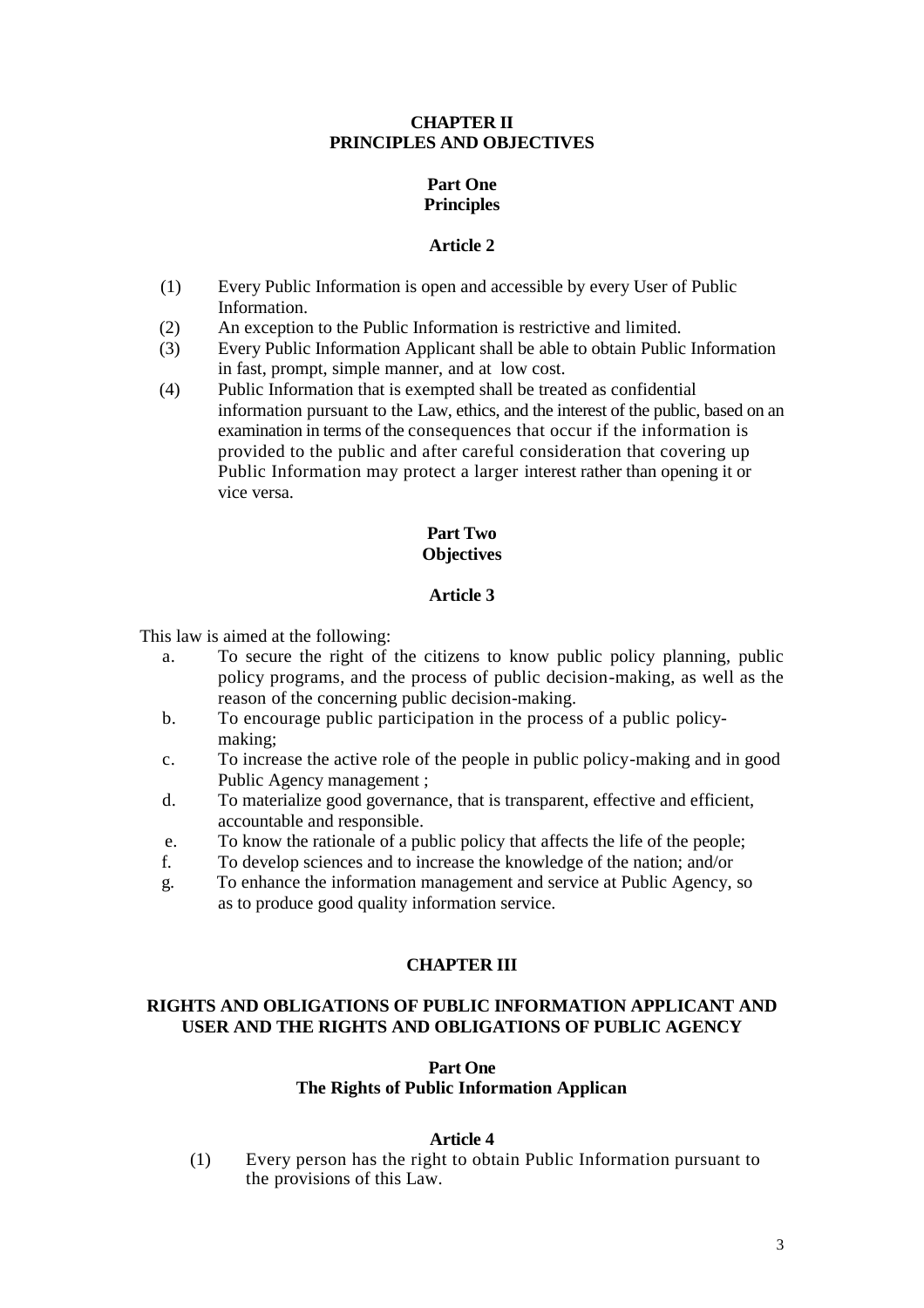- (2) Every person has the right:
	- a. to see and to know Public Information;
	- b. to attend public meetings that are open to the public in order to obtain Public Information;
	- c. to get a copy of Public Information by applying for it pursuant to this Law; and/or
	- d. to disseminate Public Information pursuant to law.
- (3) Every Public Information Applicant has the right to request for Public Information, and has to state the reason for such request.
- (4) Every Public Information Applicant has the right to file a suit in court if he/she is obstructed from obtaining, or fails to obtain Public Information pursuant to the provision of this Law.

#### **Part Two Obligations of the Public Information User**

## **Article 5**

- (1) The Public Information User is obliged to use Public Information in accordance with the law.
- (2) The Public Information User is obliged to state the source of his Public Information that is used for his/her own interest as well as for publication purposes, in accordance with the law.

## **Part Three Rights of a Public Agency**

## **Article 6**

(1) A Public Agency has the right to refuse to provide exempted information

pursuant to the law.

(2) A Public Agency has the right to refuse to provide Public Information if it is not in

accordance with the law.

- (3) The Public Information that exempted as referred to in paragraph (1) are:
	- a. information that may jeopardize the state;
	- b. information relating to the protection of the business from unhealthy business competition;
	- c. information relating to individual privacy;
	- d. information relating to official function; and or
	- e. the required Public Information is not within its authority or not yet documented.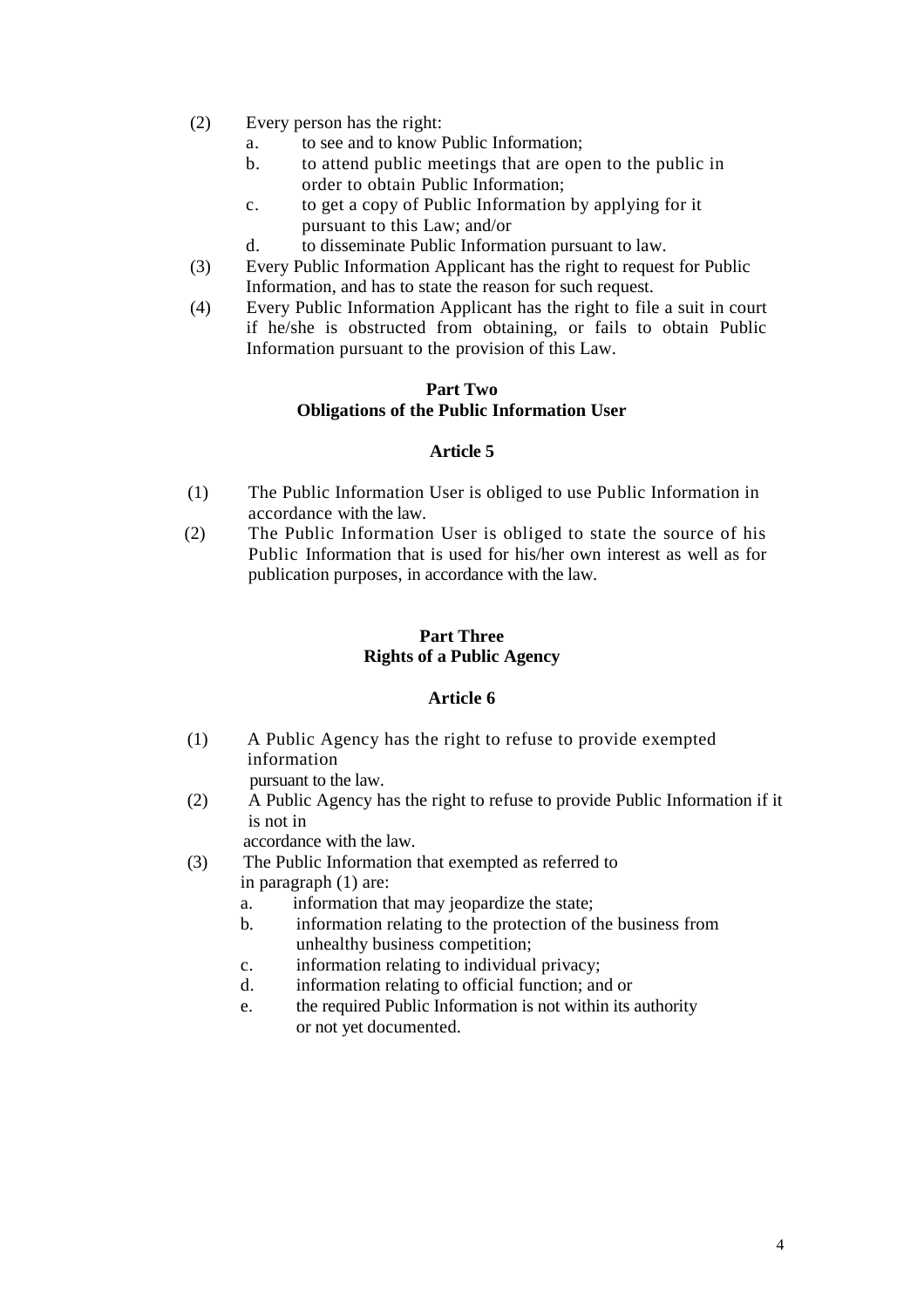## **Part Four Obligations of Public Agency**

## **Article 7**

- (1) Every Public Agency shall supply, provide and/or publish Public Information under its authority to the Public Information Applicant, except information that is exempted in accordance with the law.
- (2) Every Public Agency shall provide Public Information accurately, correctly and not deceptive.
- (3) To implement the obligation as referred to in paragraph (2), every Public Agency shall establish and develop an information and documentation system to manage the Public Information properly and efficiently, so that it is easily accessible.
- (4) Every Public Agency shall write down its reasoning for every policy that it takes to comply with the right of every person to get Public Information.
- (5) The reasoning as referred to in paragraph (4) contains among other things political, economic, social, cultural and/or state defense and security considerations.
- (6) In the framework of complying with the obligations in paragraphs (1) up to (4), every Public Agency may utilize the electronic and non-electronic media and/or facilities.

## **Article 8**

The obligation of a Public Agency pertaining to the filing and documentation of Public Information shall be conducted in accordance with the law.

#### **CHAPTER V INFORMATION ,MUST BE MADE AVAILABLE AND PUBLISHED**

#### **Part One**

## **Information must be Made Available and Published periodically**

- (1) Every Public Agency shall publish Public Information periodically.
- (2) Public Information as referred to in paragraph (1) covers:
	- a. information pertaining to concerning Public Agency;
	- b. information on the activities and performance of the concerning Public Agency;
	- c. information on the financial report; and/or
	- d. other information regulated in the laws.
- (3) The obligation to publish and to provide Public Information as referred to in paragraph (2) is conducted at least every 6 (six) months (semi-annually).
- (4) The obligation to disseminate Public Information as referred to in paragraph (1) is delivered in such a manner that is easily obtained by the people and in a simple language.
- (5) The methods as referred to in paragraph (4) are further determined by the Information Management and Documentation Officer at the relevant Public Agency.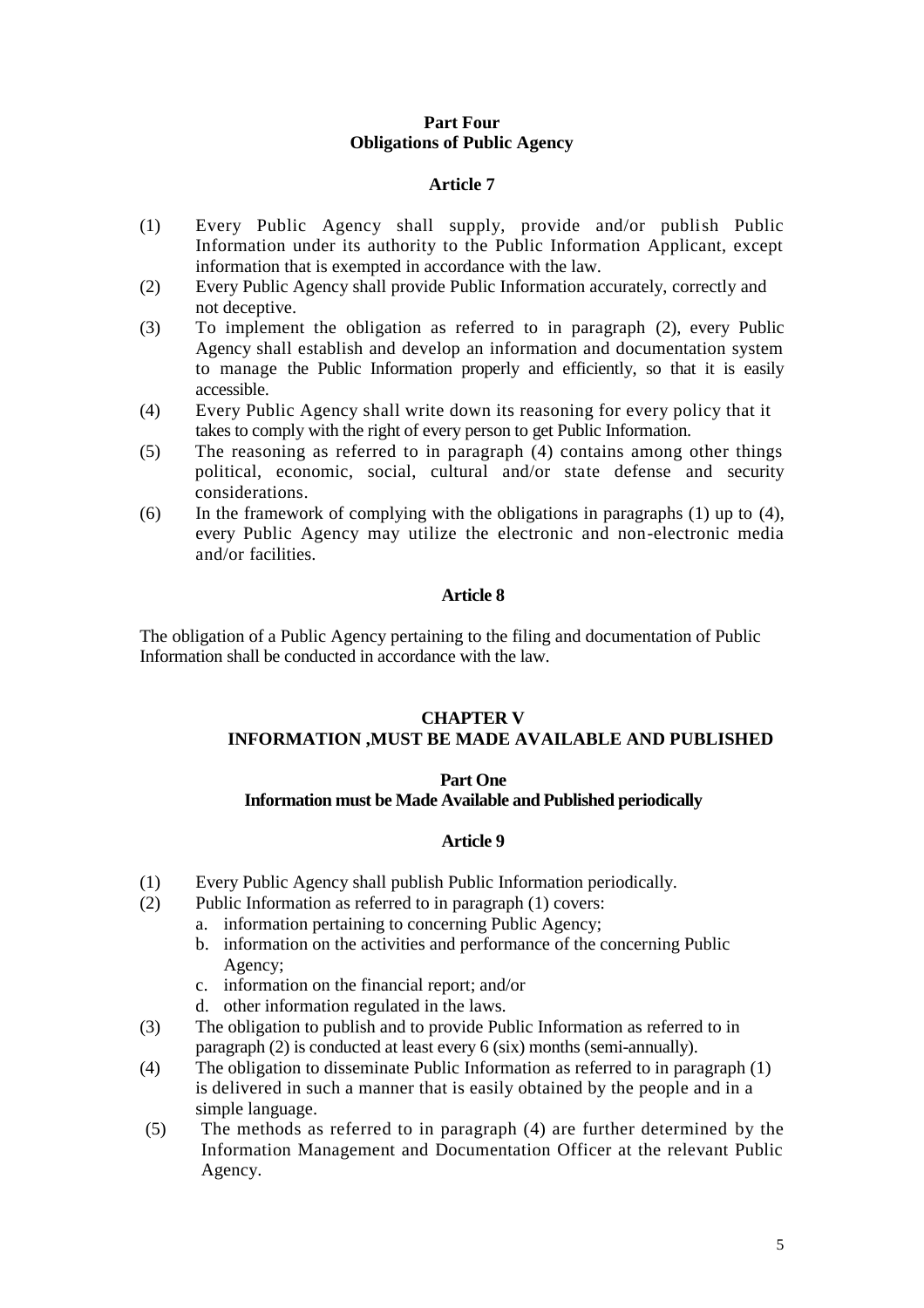(6) The provision on the obligation of Public Agency to provide and to submit Public Information periodically as referred to in paragraph (1), paragraph (2) and paragraph (3) is further regulated by Directive of the Information Commission.

## **Part Two Information must be Published Immediately**

## **Article 10**

- (1) Public Agency shall announce immediately any information that might jeopardize the life of the people and public order.
- (2) The obligation to disseminate Public Information as referred to in paragraph (1) is delivered in a manner that is easily obtained by the people and in a simple language.

## **Part Three**

# **Information must be Made Available at Any Time**

## **Article 11**

- (1) A Public Agency shall provide Public Information at any time, covering:
	- a. list of all of Public Information under its authority, excluding information that is exempted;
	- b. the decision made by the Public Agency and its reasoning;
	- c. all of the existing policies, along with their supporting documents;
	- d. the project working plan, including the estimated annual expense of the Public Agency
	- e. agreement made by the Public Agency and a third party;
	- f. information and policies presented by the Public Officer in a meeting that is open to the public;
	- g. operating procedures of the Public Agency personnel relating to public services; and/or
	- h. reports on access to Public Information services as regulated in this law.
- (2) Public Information that has been stated as open to the public based on the mechanism of objections and/or dispute settlement as referred to in Article 48, Article 49, and Article 50, are Public Information that are accessible for the Public Information User.
- (3) The provision on the method to implement the obligation of the Public Agency to provide Public Information that is accessible for the Public Information User as referred to in paragraph  $(1)$  and paragraph  $(2)$  is further regulated with the directives of the Information Commission.

## **Article 12**

The Public Agency shall publish its information service annually, covering:

- a. the number of requests for information that it receives;
- b. the period that the Public Agency needs to fulfill every request for information;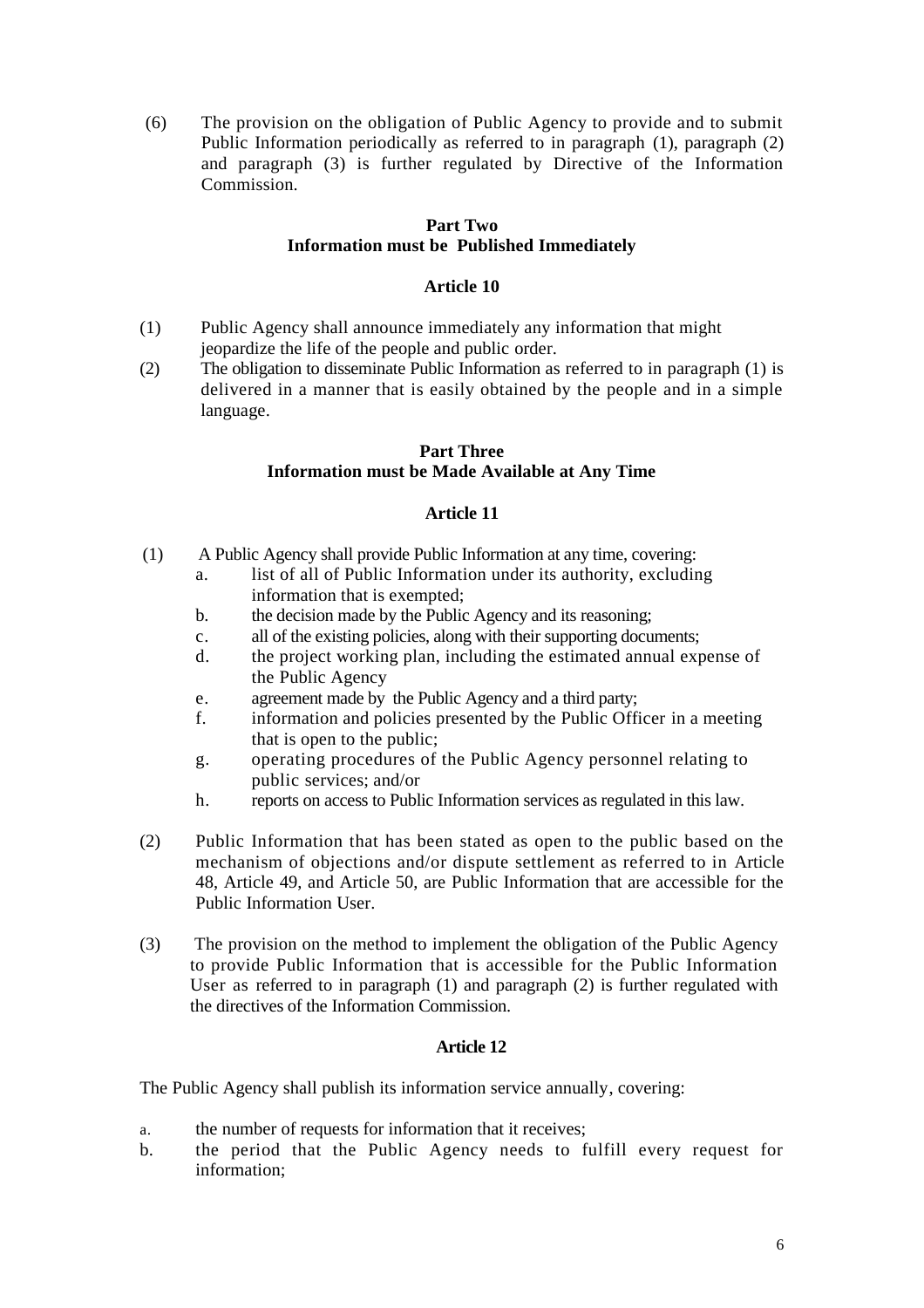- c. the number of information supplied and refused, and/or
- d. the reason to refuse a request for information.

#### **Article 13**

- (1) To materialize fast, prompt and simple service, every Public Agency:
	- a. appoints an Information Management and Documentation Officer; and
	- b. sets up and develops an information service supply system that is fast, easy and reasonable, in accordance with the standard technical directives of public information prevailing nationwide.
- (2) The Information Management and Documentation Officer as referred to in paragraph (1) letter a is assisted by a functional officer

#### **Article 14**

The Public Information that must be made available by State-owned Enterprises, Regional Government-owned Enterprises, and/or other state-owned corporations under this law are:

- a. the name and domicile, purposes and objectives as well as the type of business activities, period of establishment, and the capital, as stated in the Articles of Association;
- b. the full name of the shareholders, members of the board of directors, and members of the board of commissioners of the corporation;
- c. the annual report, financial report, balance of profit and loss account, and the audited report on the social responsibilities of the corporation;
- d. the result of the evaluation by an external auditor, a credit rating institute, and other rating institutes;
- e. the system and allocation of the remuneration fund of the members of the board of commissioners/board of supervisors and board of directors;
- f. the mechanism of appointment of the board of directors and the board of commissioners/the board of supervisors;
- g. legal cases that under the Law are open as Public Information;
- h. the implementation directives for the proper management method of a company, based on the principles of transparency, accountability, independency and fairness;
- i. the announcement on the issue of stocks on credit;
- j. the substitution of an accountant who is the company's auditor;
- k. the change of the company's fiscal year;
- l. government assignment activities and/or public service obligations or subsidy;
- m. the mechanism of goods and services procurement; and/or
- n. other information determined by the Law pertaining to a State-owned Enterprises and Regional Government-owned Enterpises.

## **Article 15**

The Public Information that must be made available by a political party under this law are:

- a. the principles and the objectives;
- b. the general program and activities of the political party;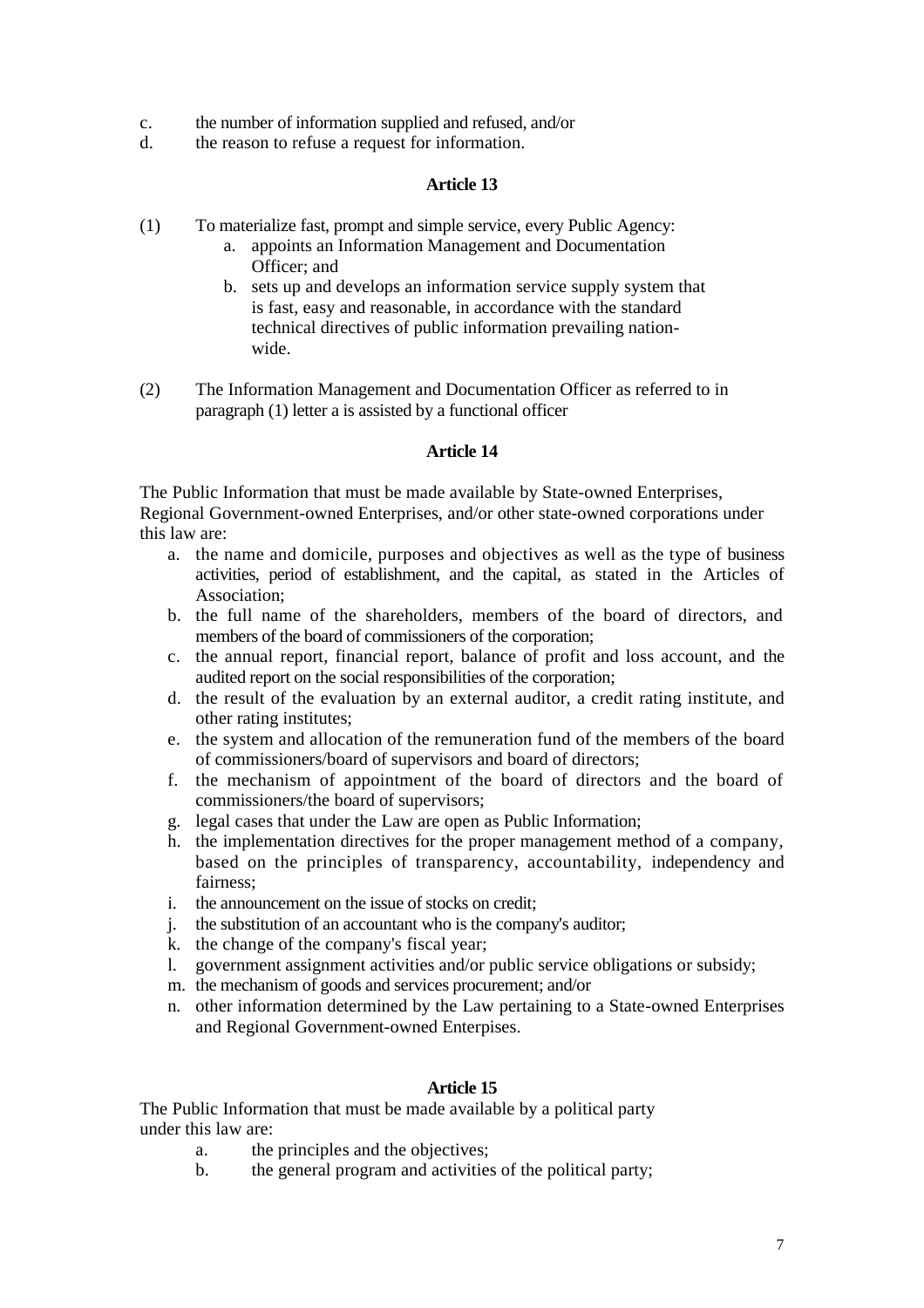- c. the name, address and composition of the management and the alterations thereto;
- d. the management and use of fund that originates from the state budget and/or the regional budget;
- e. the decision-making mechanism of the party;
- f. the decision of the party; the result of the conference/congress/national meeting and other decisions that according to the articles of association and the party's by-laws are open to the public; and/or
- g. other information provided by the Law pertaining to political party;

# **Article 16**

Public Information that must be made by a non-governmental organization under this law are:

- a. the principle and the objectives;
- b. the program and activities of the organization;
- c. the name, address, composition of the management, and the alterations thereto;
- d. the management and use of fund originating from the state budget and/or the regional budget, contributions from the people and/or from overseas sources;
- e. the decision-making mechanism of the organization;
- f. the decisions of the organization; and/or
- g. other information provided by the law.

## **CHAPTER** V **EXEMPT INFORMATION**

## **Article 17**

Every Public Agency shall open the access to obtain Public Information for every Public Information Applicant, except:

- a. Public Information that if disclosed and supplied to the Public Information Applicant could obstruct the process of law enforcement, such as information that could:
	- 1. obstruct the investigation and inquiry process of a crime;
	- 2. disclose the identity of the informant, reporter, witness and/or thevictim who knows a crime;
	- 3. disclose the criminal intelligent data and the plans to prevent and to handle any form of transnational crime;
	- 4. jeopardize the life and the safety of the law enforcement officer and/or his/her family; and/or
	- 5. jeopardize the safety of the equipment, facilities and/or the infrastructure of the law enforcement officer.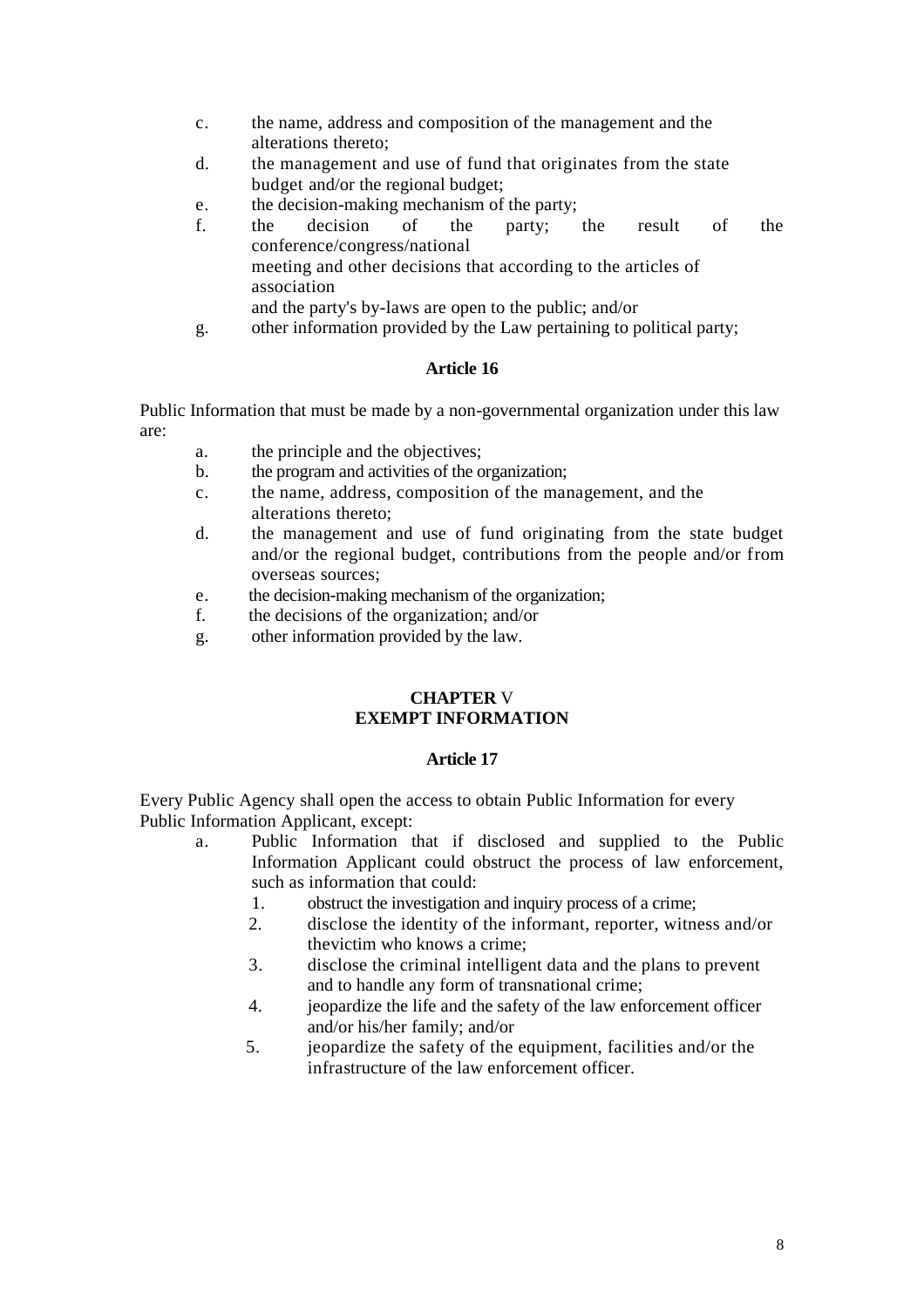- b. Public Information that, if disclosed and supplied to the Public Information Applicant, may disturb the protection of the right to intellectual property and the protection from unhealthy business competition;
- c. Information that, if disclosed and supplied to the Public Information Applicant, may jeopardize the defense and security of the state, ie.
	- 1. information about the strategy, intelligence, operation, tactics and technical information of the state defense and security system, covering the planning, implementation and closing or the evaluation phase pertaining to internal and external threats;
	- 2. documents containing the strategy, intelligence, operation, technique and tactics pertaining to the state defense and security system, covering the planning, implementation and closing or evaluation phase;
	- 3. number, composition, disposition or dislocation of the strength and capacity to organize the state defense and security as well as their development plan;
	- 4. drawing and data of the situation and condition of the military base and/or military installation;
	- 5. data on the estimated military capacity and defense of other countries, limited to the actions and/or indication of such country that might jeopardize the sovereignty of the unity of the Republic of Indonesia and/or data relating to military cooperation with other countries as agreed to in such agreement as confidential or highly confidential data.
	- 6. state's encryption system; and/or
	- 7. the intelligence system of the state.
- d. Public Information that if disclosed and supplied to the Public Information Applicant could reveal the natural wealth of Indonesia;
- e. Public Information that, if disclosed and supplied to the Public Information Applicant, may be harmful to the national economic security;
	- 1. the initial purchase and sales plan of the national or foreign currencies, shares and vital assets of the state;
	- 2. the initial plan to alter the exchange rate, interest rate, operating capital of the financial institution;
	- 3. the initial plan to alter the interest of the bank, government loan, alterations to the taxes, tariff, or revenue of the state/other regions;
	- 4. the initial sales or purchase plan of land or property;
	- 5. the initial foreign investment plan;
	- 6. the process and result of the supervision on banks, insurance or other financial institutions; and/or
	- 7. matters pertaining to the money printing process.
- f. Public Information that, if disclosed and supplied to the Public Information Applicant, may be harmful to diplomatic relations;
	- 1. the position, bargaining power and strategy to be taken and that have been taken by the state in relation to international negotiations;
	- 2. inter-state diplomatic correspondence;
	- 3. the communication and encryption system used to operate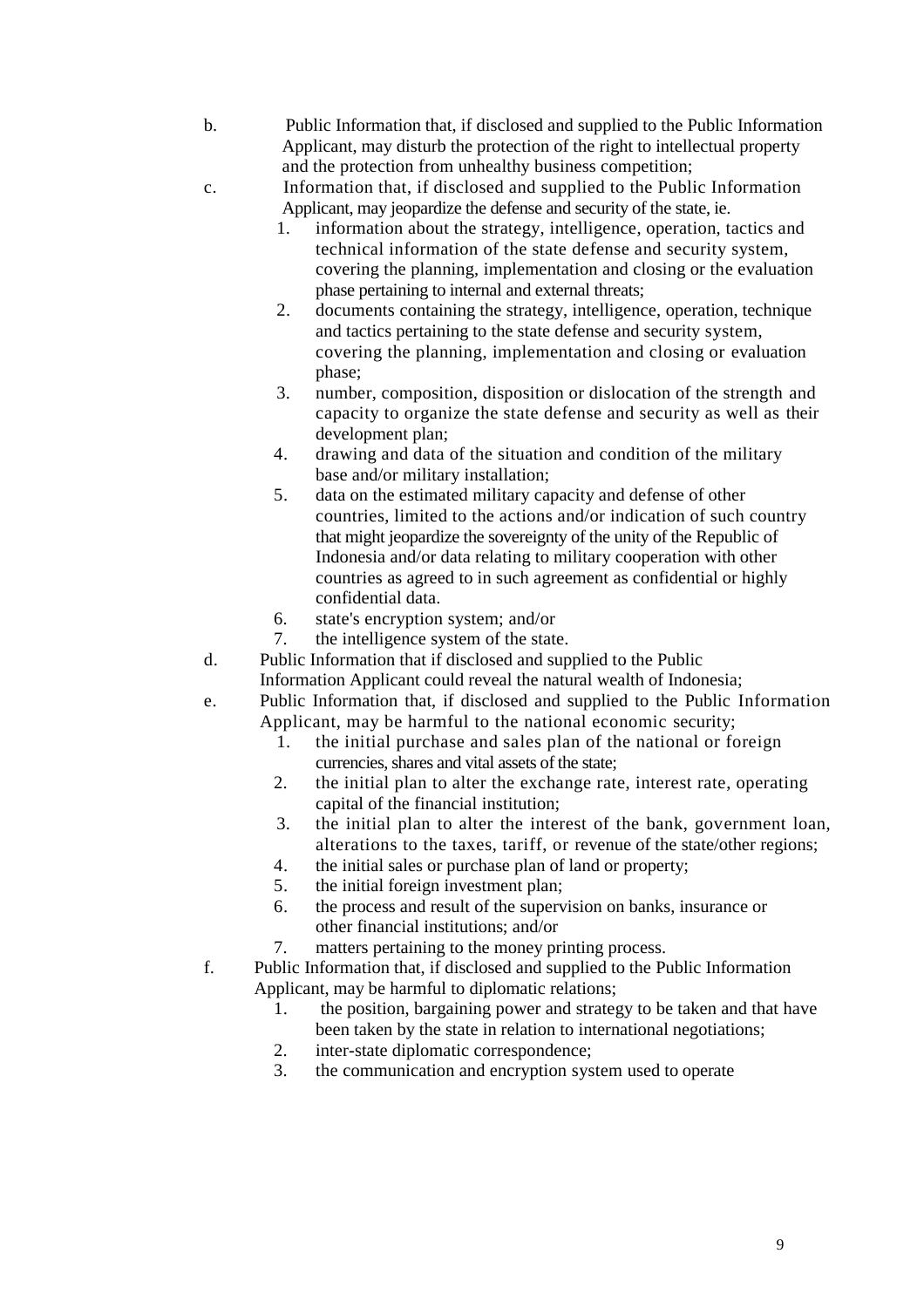international communication;

- 4. the protection and safeguarding of Indonesia's strategic infrastructure overseas.
- g. Information that, if disclosed, may reveal the contents of an authentic personal deed and the last will or testament of an individual;
- h. information that, if disclosed and supplied to the Public Information Applicant, may reveal an individual privacy, ie.
	- 1. the history and condition of a member of the family;
	- 2. the history, condition and care, physical medical treatment, and physic of an individual;
	- 3. the financial condition, assets, income and bank account of an individual;
	- 4. evaluation results of the capability, intellectuality and recommendations on the capability of an individual; and/or
	- 5. personal notes of an individual pertaining to his/her formal education and non-formal education activities.
- i. the memorandum or letters between the public agencies or among the public agencies that, based on their nature are confidential, except the decision of the Information Commission or the court;
- j. information that may not be disclosed under the law.

- (1) Excluded from the category of exempt information are the following information:
	- a. court decisions;
	- b. an internally or externally binding as well as non-binding prevailing provision, decision, regulation, circular or any other form of policy as well as the consideration of a law enforcement agency
	- c. an order to stop an investigation or prosecution;
	- d. the annual expenditures plan of a law enforcement agency;
	- e. the annual financial report of a law enforcement ;
	- f. the report on the money repayment scheme from corruptive acts; and/or
	- g. other information as referred to in Article 11 paragraph (2).
- (2) Excluded from the information that is exempted as referred to in Article 17 letter g and letter h among other things are if:
	- a. the party whose privacy is disclosed gives his/her approval in writing; and/or
	- b. the disclosure pertains to the position of an individual in his/her public positions.
- (3) In the event of an examination of a criminal case at the court, the Chief of the Republic of Indonesia Police, the Attorney General, the Head of the Supreme Court, the Chairperson of the Corruption Eradication Commission, and/or the Head of other state law enforcement agencies that are authorized by the Law, may disclose information that are exempted as referred to in Article 17 letter a, letter b, letter c, letter d, letter e, letter f, letter i, and letter j.
- (4) The exempt information as referred to in paragraph (3) is disclosed by asking the President for permission.
- (5) The permission as referred to in paragraph (3) and paragraph (4) to examine at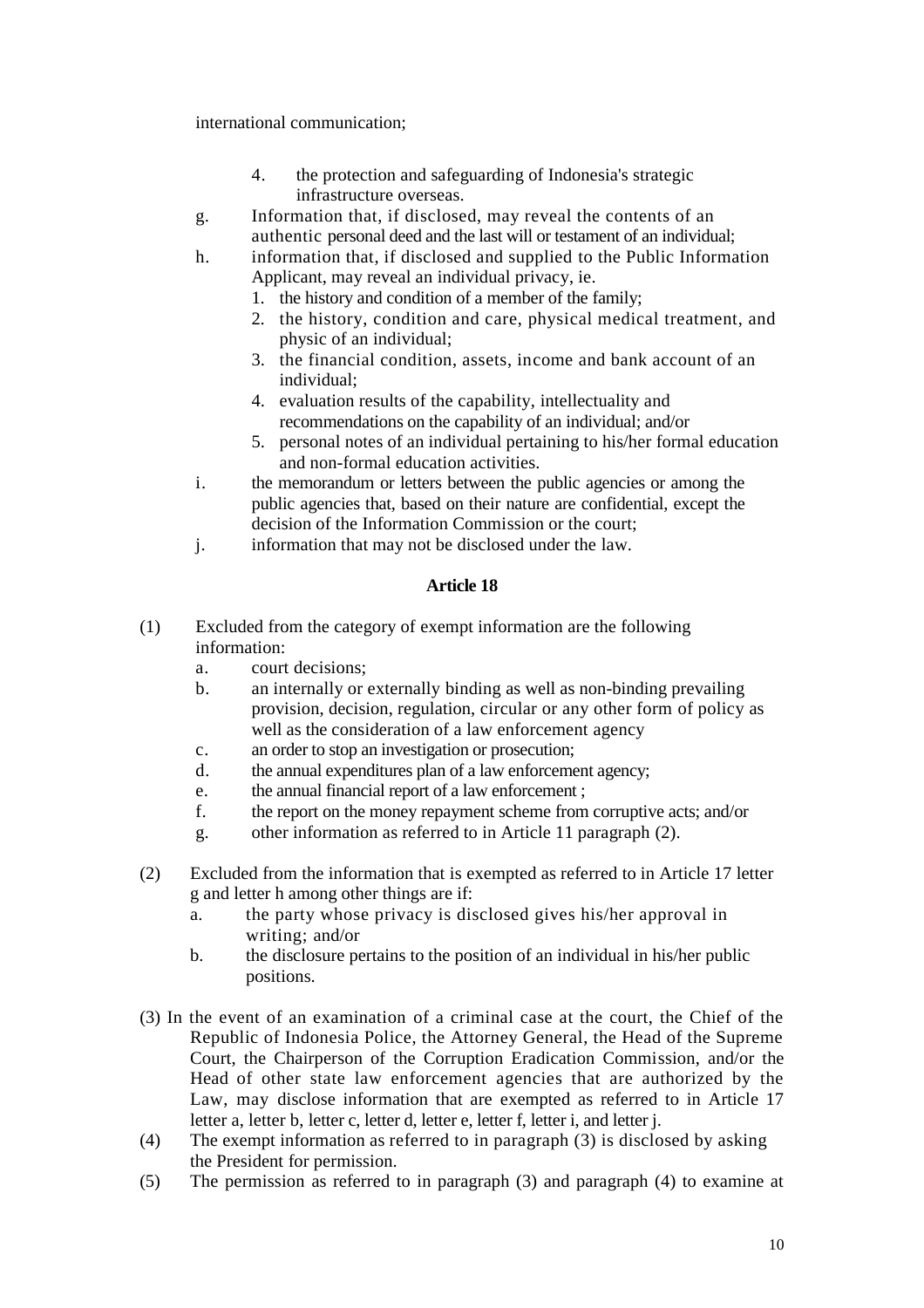the court a civil suit in relevance to the state finance or assets, is requested to the President by the Attorney General in his capacity as the state lawyer.

- (6) The written permission as referred to in paragraph (3), paragraph (4), and paragraph (5) is granted by the President to the Chief of the Republic of Indonesia Police, the Attorney General, the Head of the Corruption Eradication Commission, the Head of other State Law Enforcement Agencies, or the Chairperson of the Supreme Court.
- (7) Taking into consideration the interest of the state defense and security and the interest of the public, the President may refuse/deny a request for an exempted information as referred to in paragraph (3), paragraph (4) and paragraph  $(5)$ .

## **Article 19**

The Information Management and Documentation Officer at every Public Agency shall examine the consequences as referred to in Article 17 accurately and conscientiously prior to stating that a specific Public Information is exempted and cannot be accessed by the public.

#### **Article 20**

- (1) The exceptions as referred to in Article 17 letter a, letter b, letter c, letter d, letter e, and letter f shall not be permanent.
- (2) Regulation on the period/duration of the exemption is further regulated by a Government Regulation.

## **CHAPTER VI MECHANISM TO OBTAIN INFORMATION**

#### **Article 21**

The mechanism to obtain Public Information is based on the principles of fast, prompt, and at low-cost.

- (1) Every Public Information Applicant may submit a request to obtain Public Information to the relevant Public Agency in writing or otherwise.
- (2) The Public Agency shall record the name and address of the Public Information Applicant, the subject and format of the information as well as the method to deliver the information that is required by the Public Information Applicant.
- (3) The Public Agency concerned shall record in written the request for Public Information that is submitted other than in writing.
- (4) The relevant Public Agency shall provide a receipt in the form of registration number for the request for Public Information as referred to in paragraph (1) and paragraph (3) upon the receipt of the request.
- (5) In the event that the request is submitted personally or by electronic letter, the registration number is given upon receipt of the request.
- (6) In the event that the request is submitted by letter, the registration number may be sent along with the information.
- (7) No later than 10 (ten) working days from the receipt of the request, the Public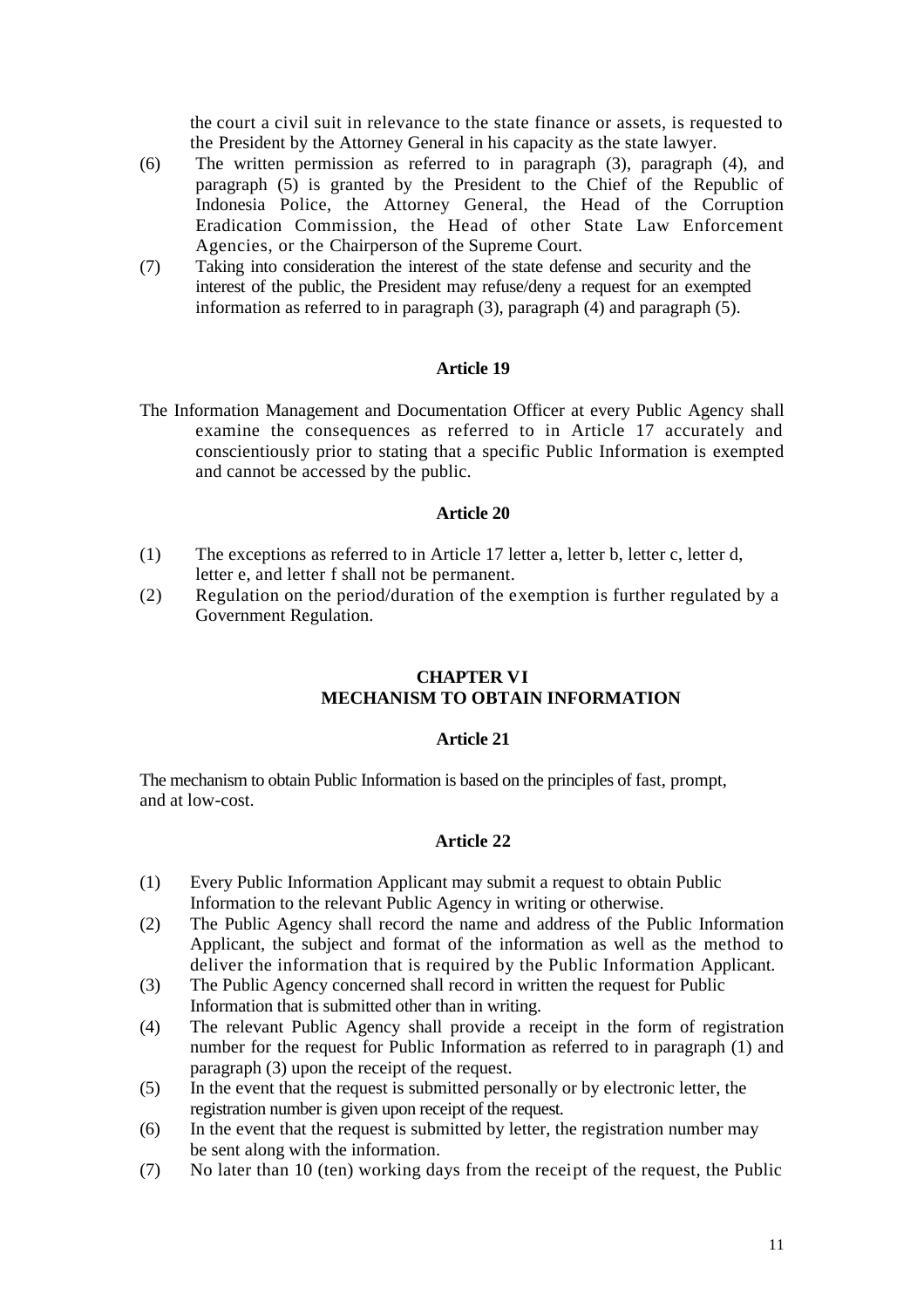Agency concerned shall provide a written notification to the applicant that contains:

- a. as to whether the required information are under its authority or not;
- b. the entitled Public Agency where the required information can be obtained, in the case that the required information are not under its authority and the Public Agency knows which Public Agency held such information
- c. the acceptance or refusal of a request for the reason as stated and referred to in Article 17;
- d. in the event that the request is accepted entirely or partly, the Public Agency shall state the subject of the information can be obtained;
- e. in the event that a document contains exempt information as referred to in Article 17, such exempt information may be blackened with the reason and the subject thereof;
- f. means to submit and the format of the information to be supplied; and/or g. the cost and the payment method to obtain the required information.
- (8) The Public Agency concerned may extend the period to dispatch the notification as referred to in paragraph (7) to no later than 7 (seven) working days thereafter, with the reason therefore in writing.
- (9) Subsequent provisions on the method and procedure to request information to the Public Agency are regulated by the Information Commission.

## **CHAPTER VII INFORMATION COMMISSION**

# **Part One Function**

## **Article 23**

The Information Commission is an independent body that functions to implement this Law and its implementing regulations, to provide the standard technical directives of public information services and to settle public information disputes by mediation and/or non-litigation adjudication

## **Part Two Location**

## **Article 24**

(1) The Information Commission consists of the Central Information Commission, the Provincial Information Commission, and if required, the District/Municipal Information Commission.

(2) The National Information Commission is domiciled in the Capital City of the country.

(3) The provincial Information Commission is domiciled in the capital of the province and the district/municipal Information Commission is domiciled in the capital of the district/municipality.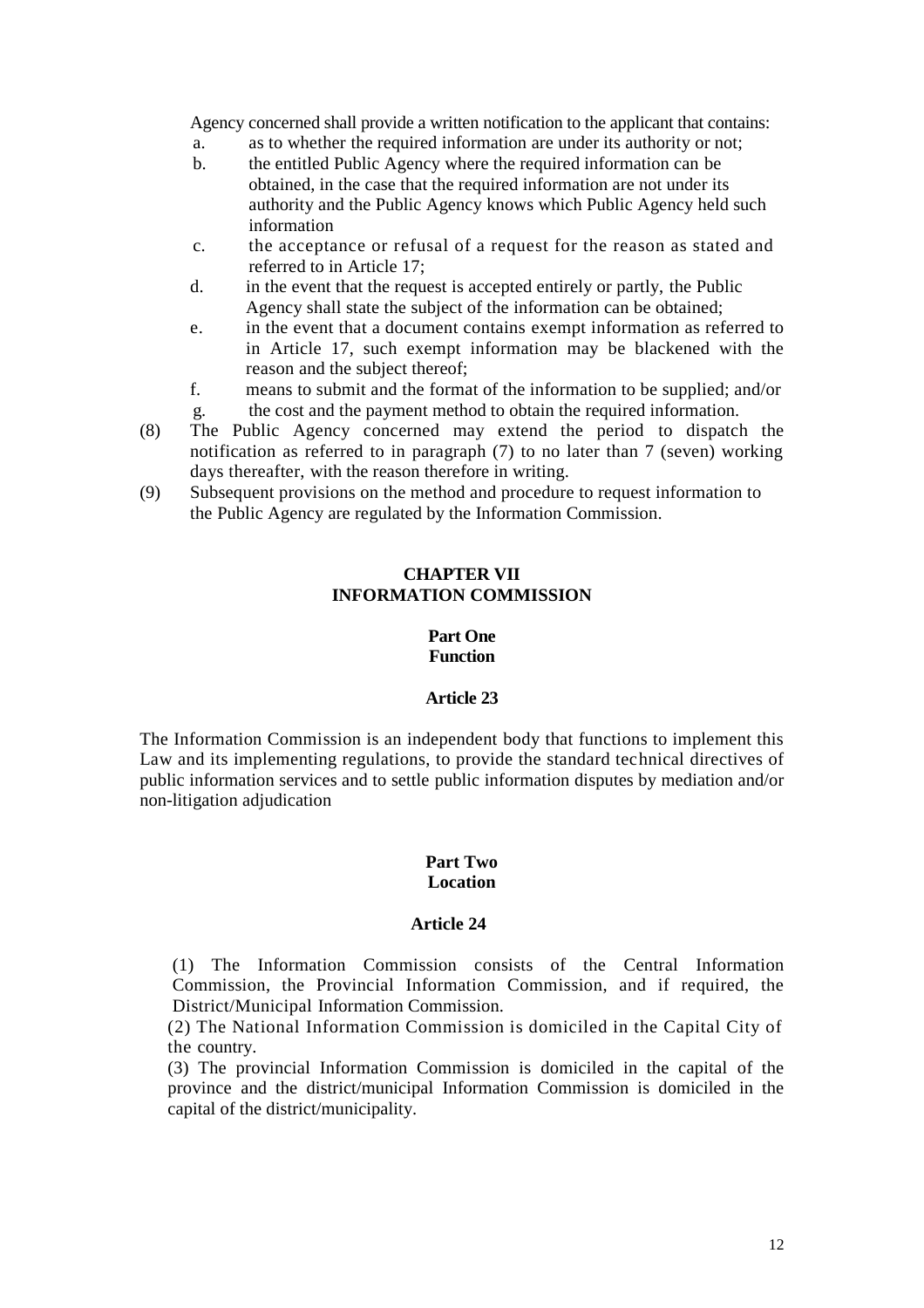# **Part Three Composition**

# **Article 25**

- (1) The Central Information Commission has 7 (seven) Commissioners who represent elements of the government and elements of the society.
- (2) The provincial Information Commission and/or the district/ municipal Information Commission has 5 (five) Commissioners who reresent elements of the government and elements of the society.
- (3) The Information Commission is directed by a chair commissioner cum member and is assisted by a vice chair commissioner cum member.
- (4) The chair commissioner and the vice chair commissioner are elected from and
- by t he members of the Information Commission.
- (5) The election as referred to in paragraph (6) is conducted by deliberation of all commissioners of the Information Commission and if no consensus is reached, voting is conducted.

## **Part Four Duties**

# **Article 26**

The Information Commission has the following duties:

- a. to receive, check and decide upon a request for the settlement of a public information dispute, be it through mediation and/or non-litigation adjudication that is filed by every Public Information Applicant based on the reason as referred to in this Law;
- b. to determine general policy of the Public Information service; and
- c. to determine the implementing directives and the technical directives.
- (2) The Central Information Commission has the following duties:
	- a. to determine the implementing procedures of the settlement of a dispute by mediation and/or non-litigation adjudication;
	- b. to receive, check, and decide on a Public Information dispute in the region, as long as the provincial Information Commision and/or the district/municipal Information Commission have/has not been formed; and
	- c. to provide a report on the implementation of its duties under this Law to the President and to the Parliament of the Republic of Indonesia on an annual basis or at any time, if required.
- (3) The Provincial Information Commission and/or the District/Municipal Information Commission has the duties to receive, examine, and to rule over a public information dispute in the region under its jurisdiction by mediation and/or non-litigation adjudication.

# **Part Five Authority**

# **Article 27**

(1) To carry out its duties the Information Commission has the following authorities: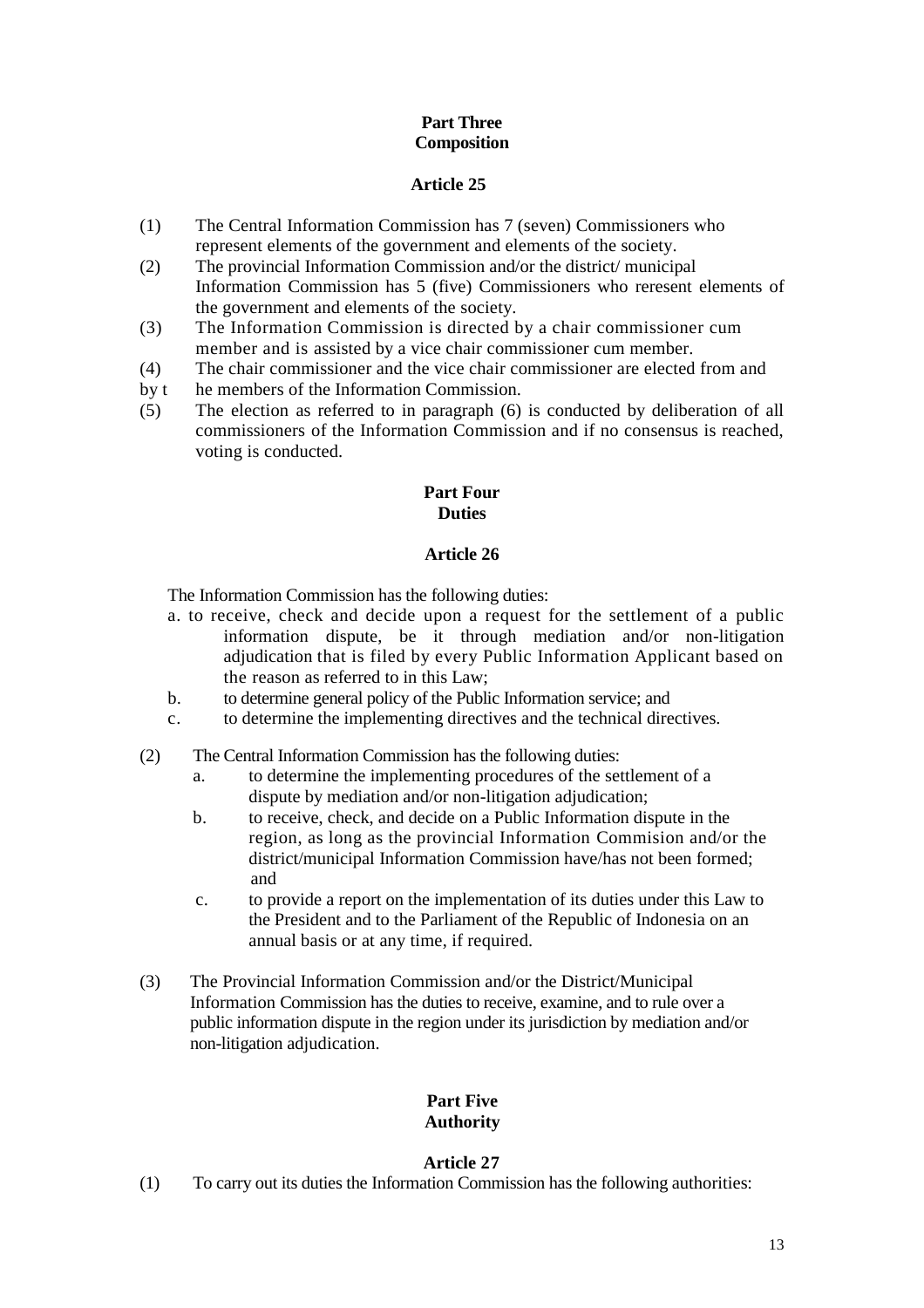- a. to summon and/or to arrange a meeting for the disputing parties;
- b. to ask for the records or relevant materials that are in the possession of the relevant Public Agency to take a decision in the attempt to settle a public information dispute.
- c. to ask for information or to ask the attendance of a Public Agency officer or a relevant party as witness in the settlement of a public information dispute.
- d. To take the oath of the witnesses whose information is heard in the nonlitigation adjudication of the settlement of a public information dispute; and
- e. To develop a code of ethics that is announced to the public so that the public can evaluate the performance of the Information Commission
- (2) The authority of the Central Information Commission covers the authority to settle a public information dispute pertaining to the Central Public Agency and the Provincial Public Agency and/or the District/Municipal Public Agency as long as the Information Commission in the province or such district/ municipal Information Commission has not yet been formed.
- (3) The authority of the Provincial Information Commission covers the authority to settle a dispute pertaining to the Public Agency of the province concerned.
- (4) The authority of the District/Municipal Information Commission covers the authority to settle a dispute pertaining to the Public Agency of the district/ municipality concerned.

## **Part Six Responsibilities**

## **Article 28**

- (1) The Central Information Commission is responsible to the President and submits a report on the implementation of its function, duties and authorities to the Parliament of the Republic of Indonesia.
- (2) The Provincial Information Commission is responsible to the Governor and reports the implementation of its function, duties and authorities to the Local Parliament of the province concerned.
- (3) The district/municipal Information Commission is responsible to the Major and reports the implementation of its function, duties and authorities to the Local Parliament of the district/municipal concerned.
- (4) The complete report of the Information Committee as referred to in paragraph (1), paragraph (2) and paragraph (3) is open to the public.

#### **Part Seven The Secretariat and Management of the Information Commission**

- (1) The administrative support, finance and management of the Information Commission are conducted by the secretariat of the Commission.
- (2) The Secretariat of the Information Commission is operated by the government.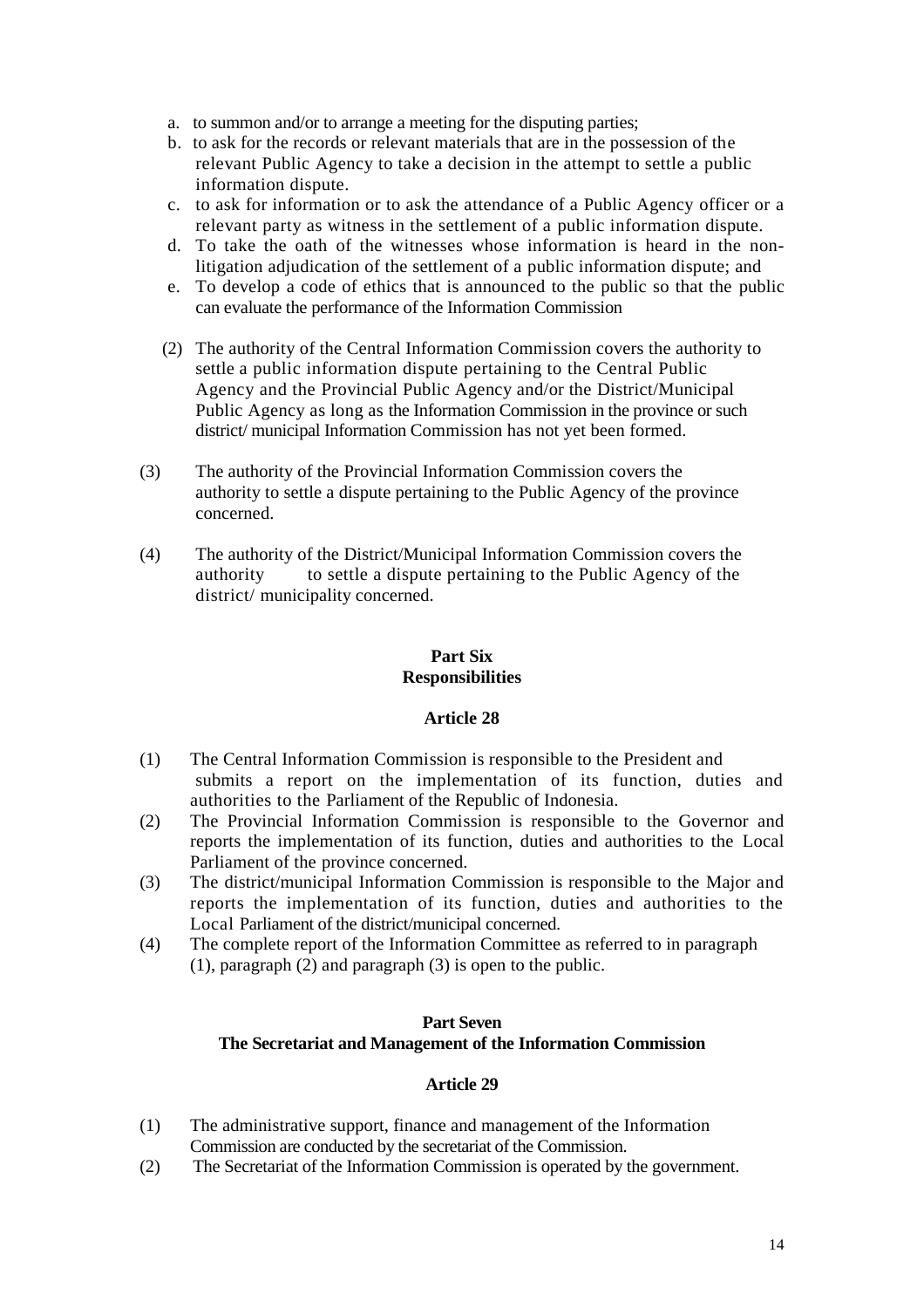- (3) The Secretariat of the Central Information Commission is directed by a secretary who is appointed by the Minister whose duties and authorities are in the field of communication and informatics, based on the proposal of the Information **Commission**
- (4) The Secretariat of the provincial Information Commission is operated by an officer whose duties and authorities are in the field of communication and informatics at the provincial level concerned.
- (5) The Secretariat of the district/municipality Information Commission is operated by an officer whose duties -and authorities are in the field of communication and informatics at the district/municipality level concerned.
- (6) The budget of the Central Information Commission is charged to the state budget, the budget of the provincial Information Commission and/or the district/municipality Information Commission is charged to the regional budget of the province and/or to the regional budget of the district/municipality concerned.

## **Part Eight Appointment and Dismissal**

## **Article 30**

- (1) The requirements for the appointment of a member of the Information Commission are as follows:
	- a. an Indonesian citizen;
	- b. possess integrity and no tarnish;
	- c. never been sentenced for a crime that is threatened with sentence in prison for 5 (five) years or longer;
	- d. posses knowledge and understanding in the field of transparency of Public Information as part of the human right and public policy;
	- e. experienced in the activities of Public Agency;
	- f. willing to resign from his position as a member of a Public Agency if appointed as a member of the Information Commission;
	- g. willing to work full time;
	- h. at least 35 (thirty five) years old; and
	- i. is in good health, psychologically and physically.
- (2) The recruitment of a potential member of the Information Commission is conducted transparently, conscientiously and objectively by the Government.
- (3) The list of potential members of the Information Commission shall be published to the public.
- (4) Every individual has the right to express his/her views/opinion and evaluation of a potential member of the Information Commission as referred to in paragraph (3), along with the reasons.

# **Article 31**

(1) The President of the Republic of Indonesia nominate 21 (twenty one) potential candidate Commissioners of the Central Information Commission to the Parliament of the Republic of Indonesia as a result of the recruitment as referred to in Article 30 paragraph (2)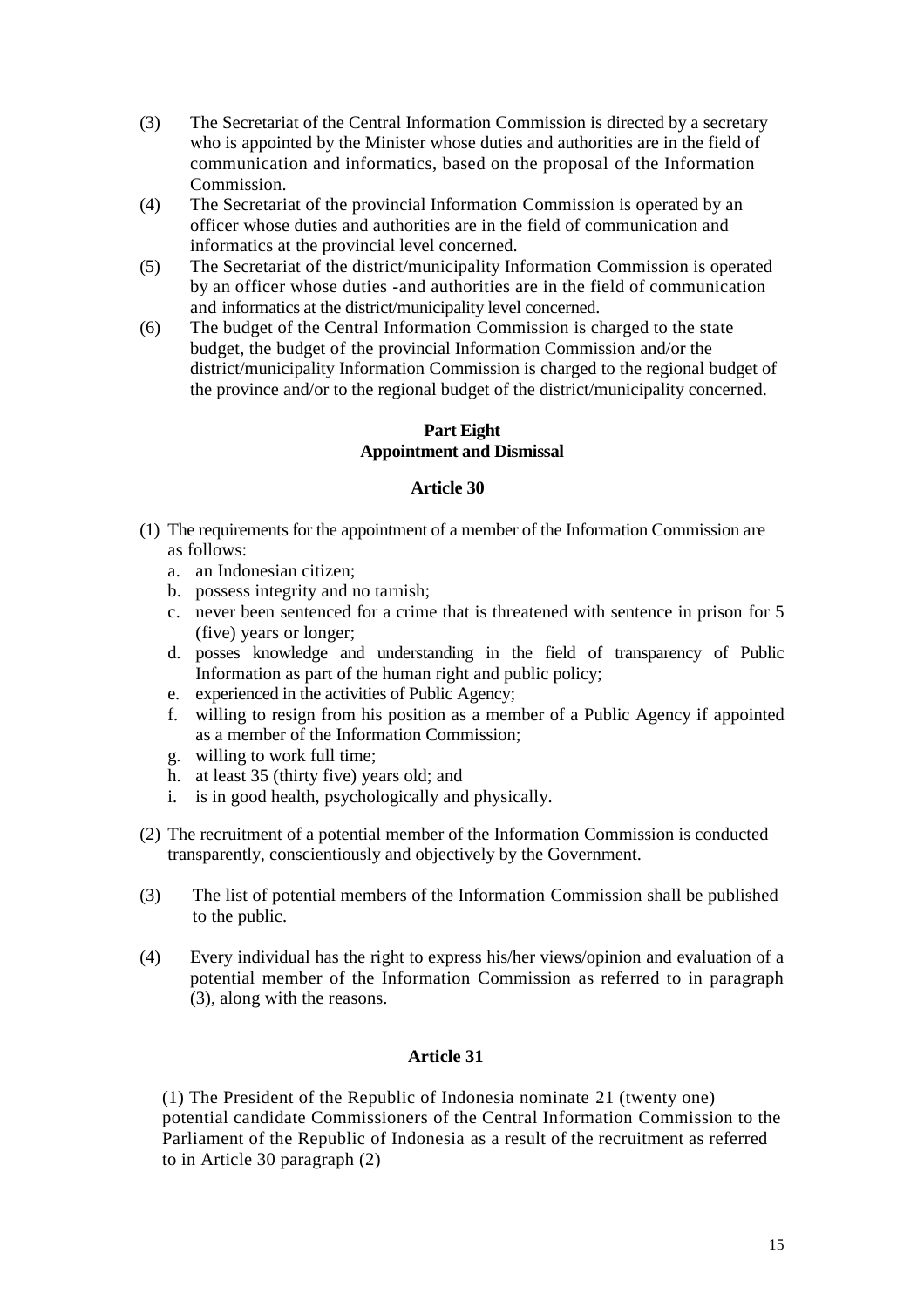(2) Parliament of the Republic of Indonesia elects the Commissioners of the Central Information Commission by a due diligence test.

(3) The Commissioners of the Central Information Commission who have been elected by the Parliament of the Republic of Indonesia are subsequently appointed by the President.

## **Article** 32

- (1) A minimum of 10 (ten) and maximum 15 (fifteen) potential candidates of the Provincial Information Commission and/or the District/Municipal Information Commission whose recruitment is as referred to in Article 30 paragraph (2) are proposed to the provincial Parliament and/or the district/municipal Parliament by the Governor and/or the Regent/Mayor.
- (2) The provincial and/or district/municipal Parliament elects the members of the Provincial Information Commission and/or the district/municipal Information Commission by a due diligence test.
- (3) The members of the provincial Information Commission and/or the district/municipal Information Commission who have been elected by the provincial parliament and/or the district/municipal parliament are subsequently appointed by the governor and/or by the regent/mayor.

# **Article** 33

A member of the Information Commission is appointed for the term of office of 4 (four) years and is eligible to be reappointed for the next period.

- (1) A member of the Information Commission is dismissed by the decision of the Information Commission in accordance with his/her official position, and is proposed to the President for the Central Information Commission, to the Governor for the Provincial Information Commission, and to the Regent/Mayor for the district/municipal Information Commission to decide.
- (2) A member of the Information Commission resigns or is dismissed for the reasons of:
	- a. death;
	- b. expiry of the term of office;
	- c. resignation;
	- d. sentenced by a court ruling that is final and binding, with a threat of criminal sanction for 5 (five) years in prison at the minimum;
	- e. mentally and physically ill and/or other reasons that have led to the person concerned to be unable to carry out his/her duties for 1 (one) year consecutively; or
	- f. committing a disgraceful act and/or violating the code of ethics, the decision thereof being provided by the Information Commission.
- (3) The dismissal as referred to in paragraph (1) is provided by the decision of the President for the Central Information Commission and the decision of the governor for the provincial and/or district/municipal Information Commission.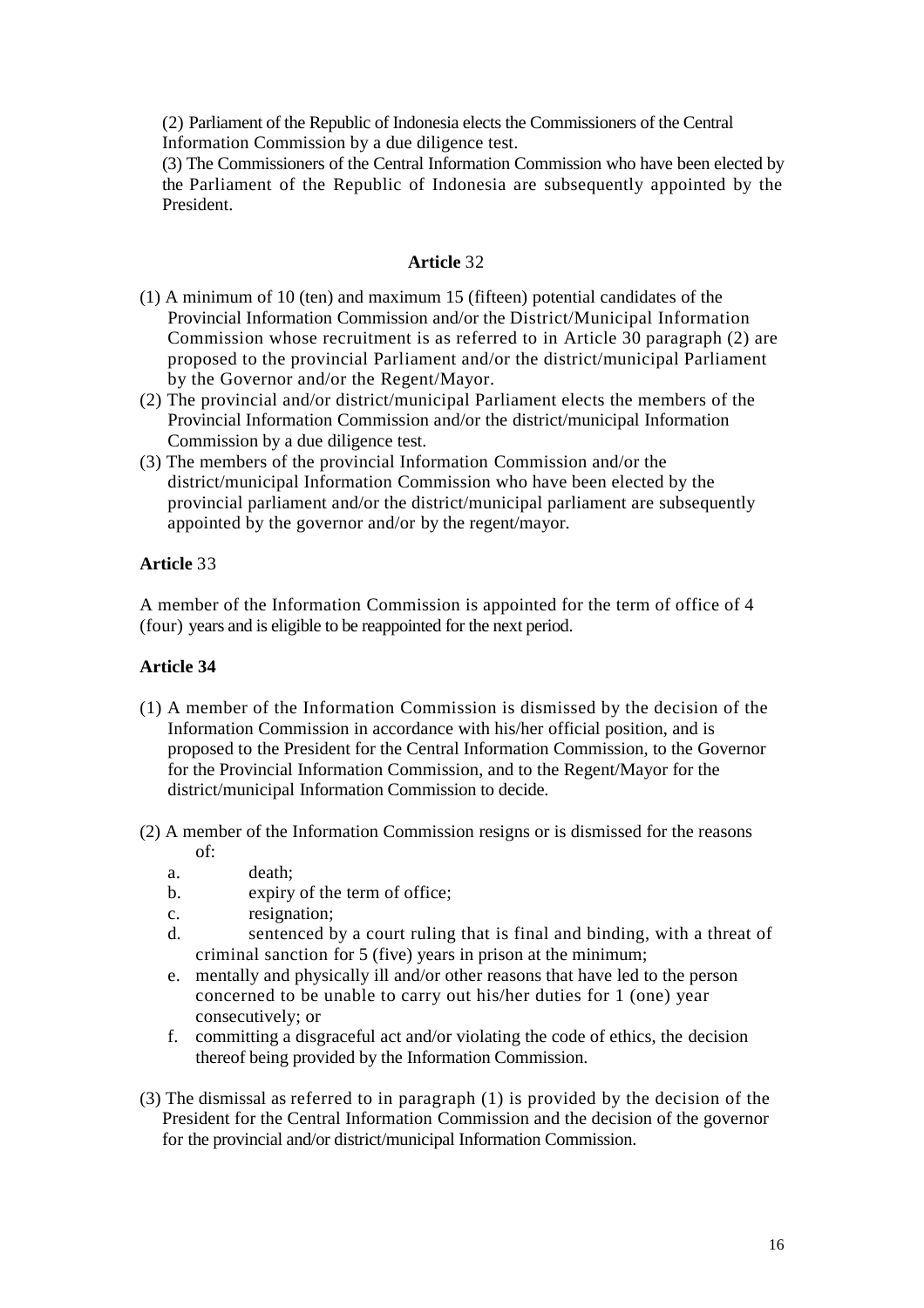- (4) A member of the Information Commission is recalled by the President, after consulting it with the chairperson of the Parliament of the Republic of Indonesia for the Central Information Commission, by the governor after consulting it with the chairperson of the provincial Assembly for the provincial Information Commission, and by the regent/mayor after consulting it with the chairperson of the district/municipal Assembly for the district/municipal Information Commission.
- (5) The substitute of the recalled member of the Information Commission is adopted from the next in line based on the result of the due diligence test that has been conducted as the basis of the appointment of the Information Commission member in the relevant period.

# **CHAPTER VIII OBJECTIONS AND SETTLEMENT OF DISPUTE BY THE INFORMATION COMMISSION**

## **Part One Objections**

## **Article 35**

- (1) Every Public Information Applicant may file his/her objection(s) in writing to the supervisor of the Information Management and Documentation Officer, based on the following reasons:
	- a. a request for information is rejected for the reason of the exemption as referred to in Article 17;
	- b. the information that must be made available periodically as referred to in Article 9 is not provided;
	- c. the request for information gets no response.
	- d. the response to the request for information is not as requested;
	- e. the request for information is not fulfilled;
	- f. unreasonably high fee is charged; and/or
	- g. the information is supplied after the lapse of time that is regulated in this Law.
- (2) The reasons as referred to in paragraph (1) letter b up to letter g can be settled amicably by the parties hereto.

#### **Article 36**

- (1) An objection is filed by a Public Information Applicant within no later than 30 (thirty) working days after finding out the reason as referred to in Article 35 paragraph (1).
- (2) The supervisor of the officer as referred to in Article 35 paragraph (1) responds to the objection that is filed by the Public Information Applicant within no later than 30 (thirty) working days from the receipt of the written objection.

(3) The written reason is sent along with the response if the supervisor of the officer a referred to in Article 35 paragraph (1) confirms the award that is provided by his subordinate.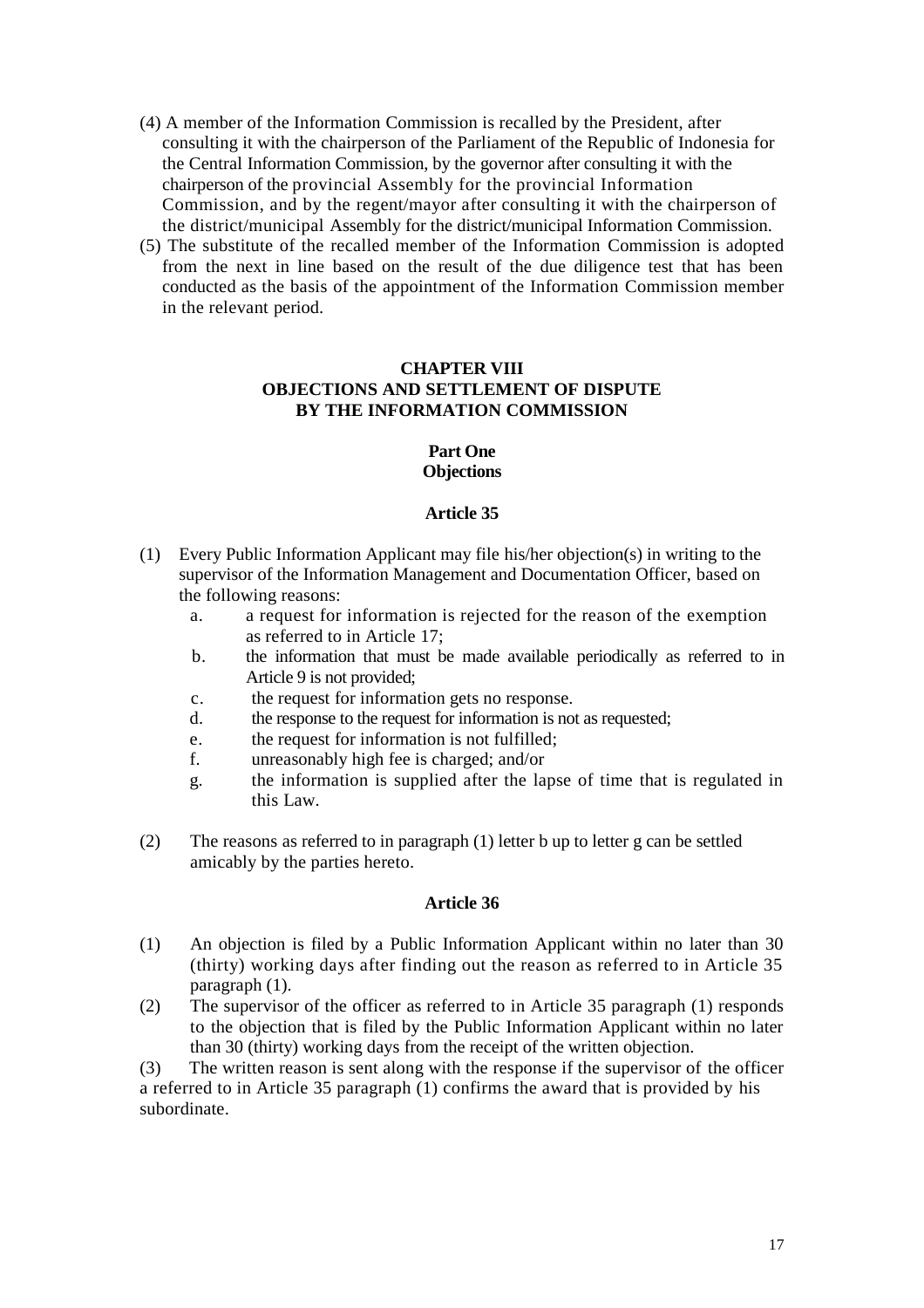## **Part Two Dispute Settlement by the Information Commission**

## **Article 37**

- (1) An attempt to settle a public information dispute is made to the Central Information Commission and/or the provincial Information Commission and/or the district/municipal Information Commission in accordance with their authority if the response of the supervisor of the Information Management and Documentation Officer in the process of the objection is not satisfactory to the Public Information Applicant.
- (2) An attempt to settle a public information dispute is made within no later than 14 (fourteen) working days- from the receipt of the written response from the supervisor of the officer as referred to in Article 36 paragraph (2).

## **Article 38**

- (1) The Central Information Commission and the Provincial Information Commission and/or the District/Municipal Information Commission shall begin to proceed the settlement of the public information dispute by Mediation and/or non-litigation Adjudication, no later than 14 (fourteen) working days from the receipt of the request to settle the public information dispute.
- (2) The process of the settlement of a dispute as referred to in paragraph (1) may be completed no later than within 100 (a hundred) working days.

## **Article 39**

The decision of the Information Commission that originates from a consensus by a mediation process is final and binding.

## **CHAPTER IX THE COMMISSION'S LAW OF PROCEDURE**

#### **Part One Mediation**

#### **Article 40**

- (1) The parties in dispute hereto are free and voluntary to choose mediation process to settle such dispute.
- (2) The settlement of a dispute by mediation may only be conducted for the subject matter contained in Article 35paragraph (1) letter b, letter c, letter d, letter e, letter f, and letter g.
- (3) The agreement between the parties in the mediation process is drawn up in the form of a decision of the Information Commission's Mediation.

## **Article 41**

In the Mediation process, the Commissioner of the Information Commission act as the mediator.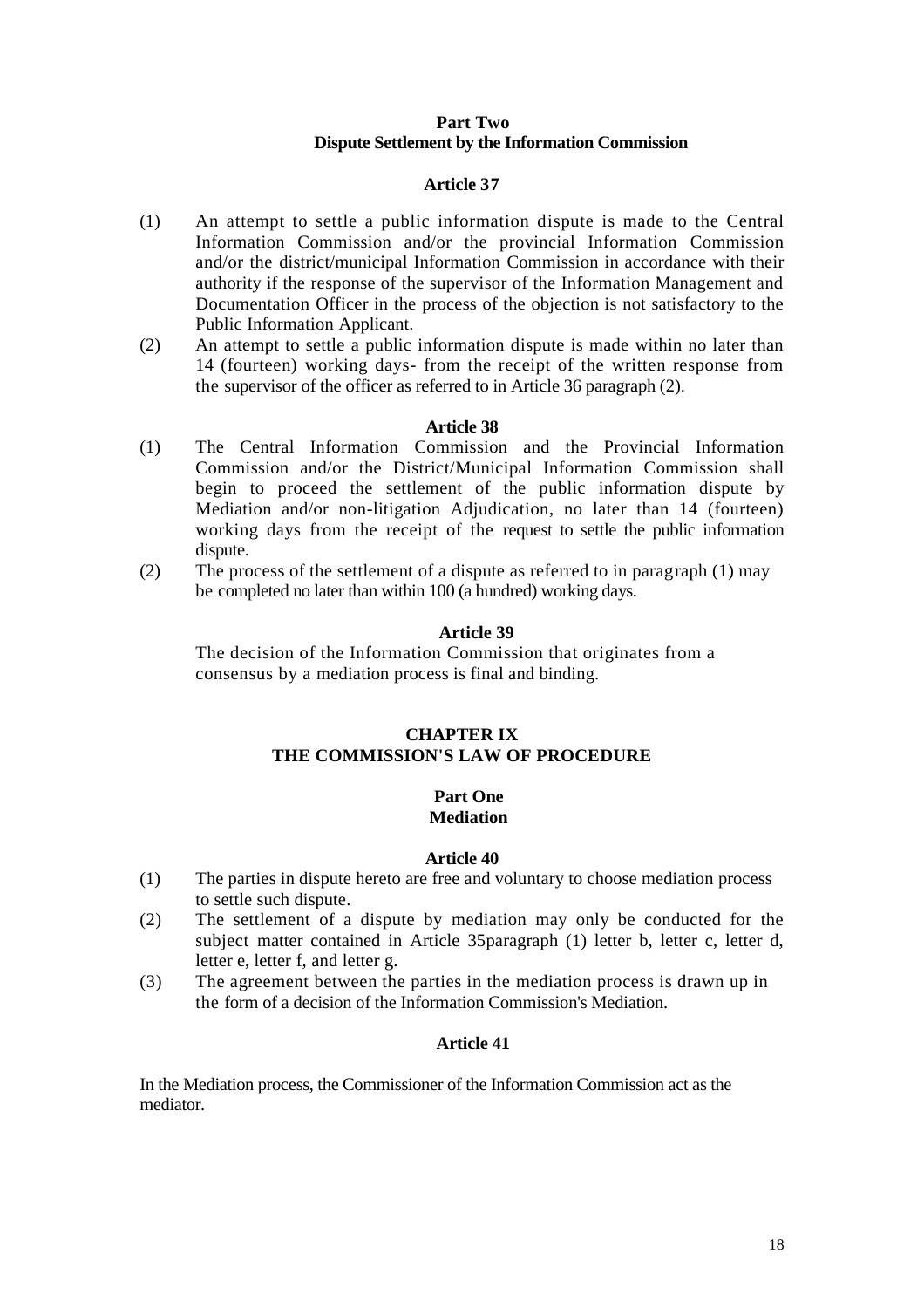# **Part Two Adjudication**

#### **Article 42**

The settlement of a Public Information Dispute by non-litigation adjudication by the Information Commission may only be conducted if the mediation attempt is declared unsuccessful (failed) in written by either or both of the disputing parties, or either or both of the disputing parties withdraw his/herself from the process

## **Article 43**

- (1) The Information Commission session that examines and makes decision on a suit consists of a minimum of 3 (three) Commissioners or more, and the number shall be an odd number.
- (2) The Information Commission session is open to the public.
- (3) In the event of the examination of the documents that are categorized under the exemption as referred to in Article 17, the session on the examination is a closed session.
- (4) The Commissioners shall keep the documents as referred to in paragraph (3) confidential

## **Part Three Examination**

## **Article 44**

- (1) In the event that the Information Commission accepts a request to settle a Public Information Dispute, the Information Commission submits a copy of the request to the respondent.
- (2) The respondent as referred to in paragraph (1) is the Public Agency director or relevant officer who is appointed, whose statement/information is heard in the examination process.
- (3) In the event that the respondent is as referred to in paragraph (2), the Information Commission may decide to hear such information verbally or in writing.
- (4) The Public Information Applicant and the respondent may authorize his deputy who is specifically authorized for the purpose.

- (1) A Public Agency shall prove matters that support its view if it states that it cannot provide information for the reason as referred to in Article 17 and Article 5 paragraph (1) letter a.
- (2) A Public Agency shall give the reason that supports its attitude if the Public Information Applicant submits a request to settle the Public Information Dispute as regulated in Article 35 paragraph (1) letter b up to letter g.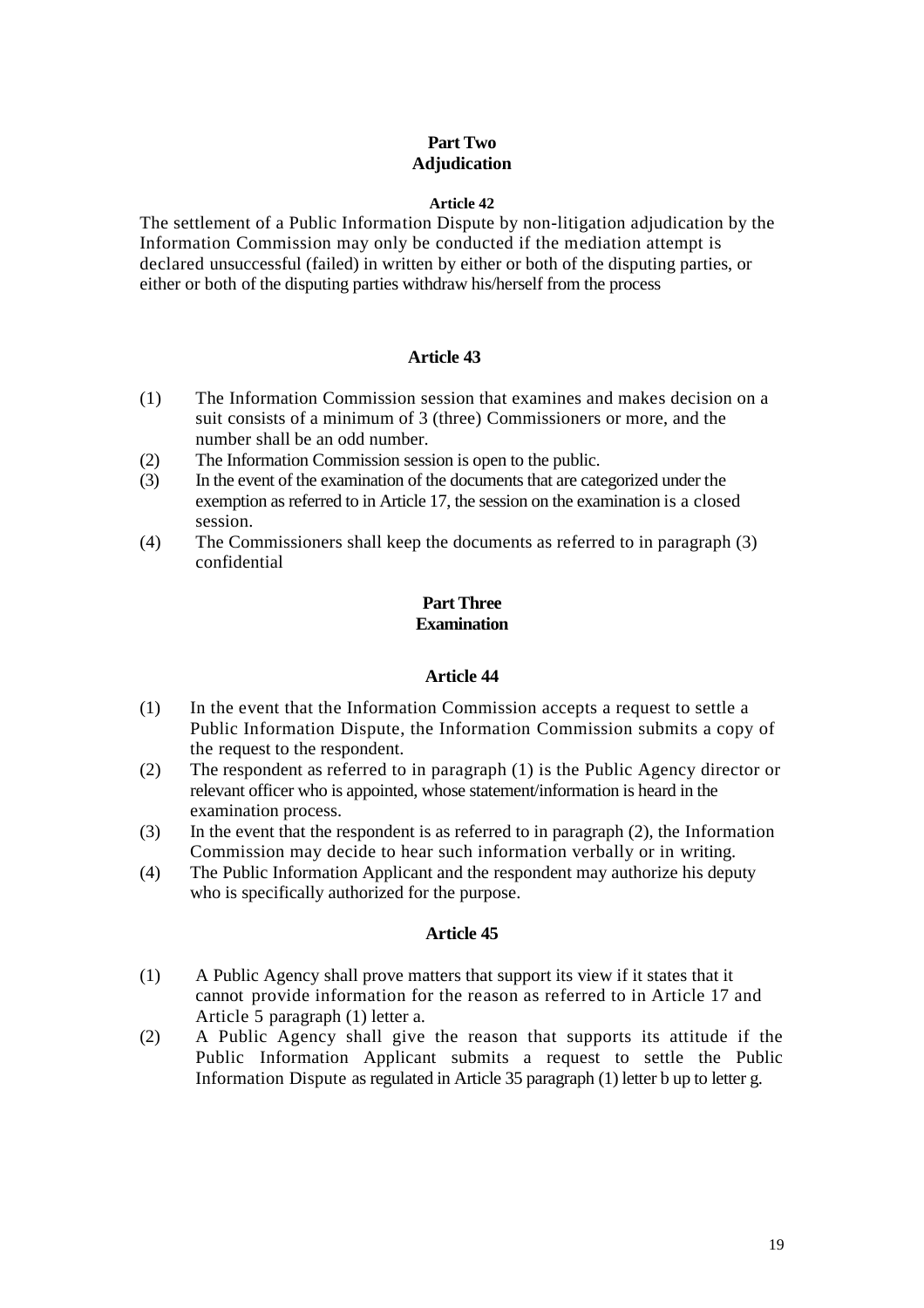## **Part Five Information Commission's Decision**

## **Article 46**

- (1) The decision of the Information Commission on granting or denying access to all or part of the required information contains any of the following instructions:
	- a. to rescind the decision of the Public Agency supervisor and to decide to grant part or all of the information that is required by the Public Information Applicant in accordance with the decision of the Information Commission; or
	- b. to affirm the decision of the supervisor of the Information and Documentation Management Officer not to provide the required information either partly or wholly as referred to in Article 17.
- (2) The decision of the Information Commission on the main objections as referred to in Article 35 paragraph (1) letter b up to letter g, contains any of the following instructions:
	- a. to instruct the Information Management and Documentation Officer to carry out his/her obligations as provided in this Law.
	- b. to instruct the Public Agency to fulfill its obligation within the specified
	- period to provide the information as regulated n this Law; or c. to affirm the consideration of the supervisor of the Public Agency or to determine the cost for tracking down and/or duplicating the
- (3) The decision of the Information Commission is pronounced in a session that is open to the public, except a decision relating to the exempt information.
- (4) The Information Commission shall give a copy of its decision to the disputing parties.

information.

(5) If a member of the Commission has a dissenting opinion, the opinion of such Commissioner/s is attached to the decision and becomes an inseparable part of such decision.

# **CHAPTER X SUIT TO COURT AND CESSATION**

#### **Part One Suit to Court**

- (1) A suit is filed to the Administrative Court if the accused party is a state Public Agency.
- (2) A suit is filed through the District Court if the accused party is a Public Agency other than the state Public Agency as referred to in paragraph (1).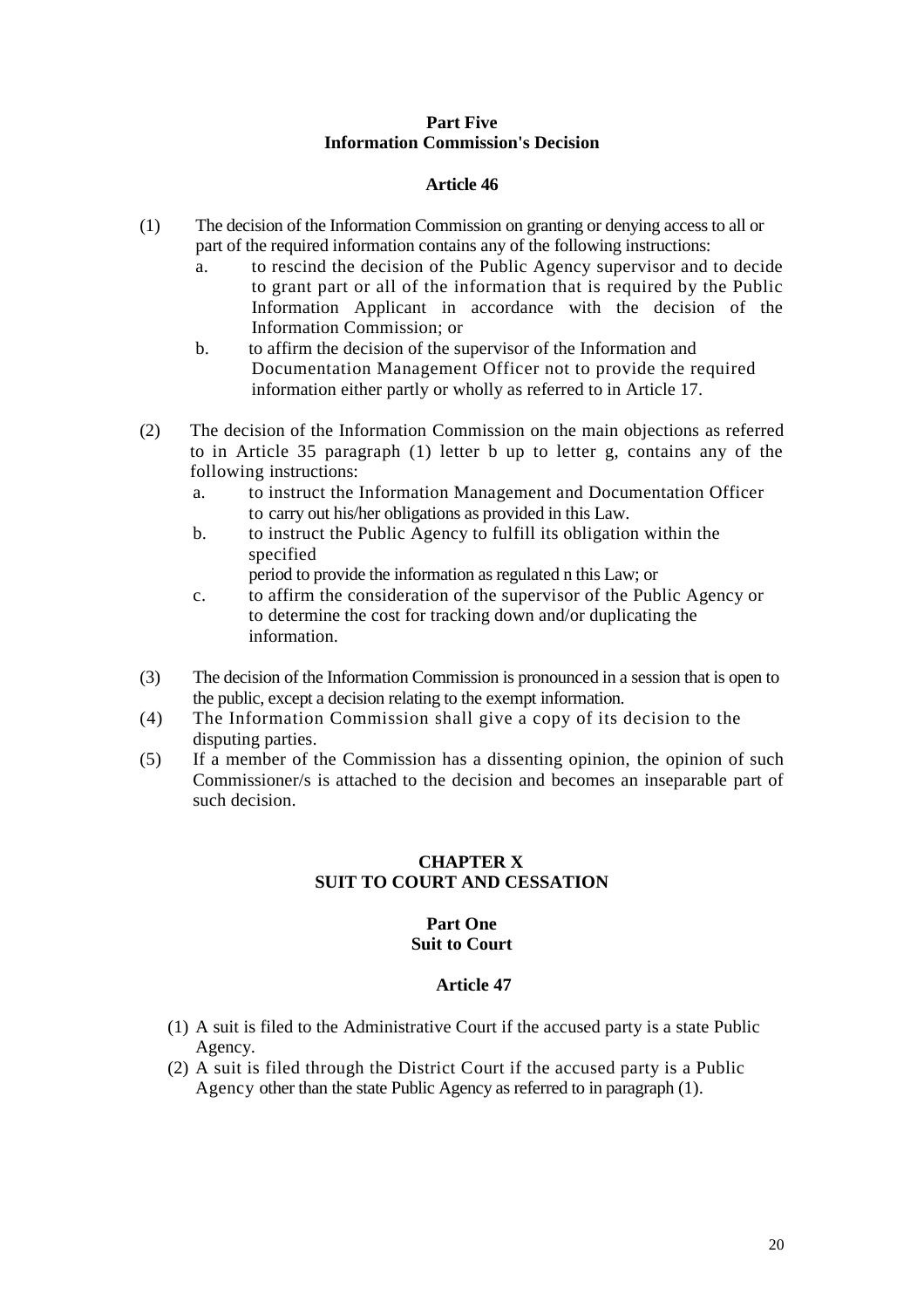#### **Article 48**

- (1) The filing of a suit as referred to in Article 47 paragraph (1) and paragraph (2) may only be conducted if either of or both of the disputing parties state in writing that it/they does/do not satisfy with the adjudication decision of the Information Commission within maximum 14 (fourteen) working days from the receipt of such decision.
- (2) As long as it concerns the exempt information, the sessions at the Information Commission and at the court are closed sessions.

## **Article 49**

- (1) The decision of the Administrative Court or the District Court in the settlement of a public information dispute on granting or denying access to either all or part of a required information contains any of the following instructions:
	- a. to rescind the decision of the Information Commission and/or to instruct the Public Agency:
		- 1. to grant part or all of the information that is required by the Public Information Applicant; or
		- 2. to refuse to give part or all of the information that is required by the Public Information Applicant.
	- b. to affirm the decision of the Information Commission and/or to instruct the Public Agency:
		- 1. to give part or all of the information that is required by the Public Information Applicant; or
		- 2. to refuse to give part or all of the information that is required by the Public Information Agency.
- (2) The decision of the Administrative Court or the District Court in the settlement of a Public Information Dispute regarding the main objection as referred to in Article 35 paragraph (1) letter b up to letter g contains any the following instructions:
	- a. to instruct the Information Management and Documentation Officer to carry out his/her obligations as provided in this Law and/or to instruct to fulfill the period to deliver information as regulated in thisLaw
	- b. to refuse the request of the Public Information Applicant; or
	- c. to determine the cost of duplicating the information.
- (3) The Administrative Court or the District Court gives a copy of its decision to the disputing parties.

#### **Part Two Cessation**

#### **Article 50**

The party who does not satisfy with the decision of the Administrative Court or the District Court may file for cessation to the Supreme Court no later than 14 (fourteen) days from the receipt of the decision of the Administrative Court or the District Court.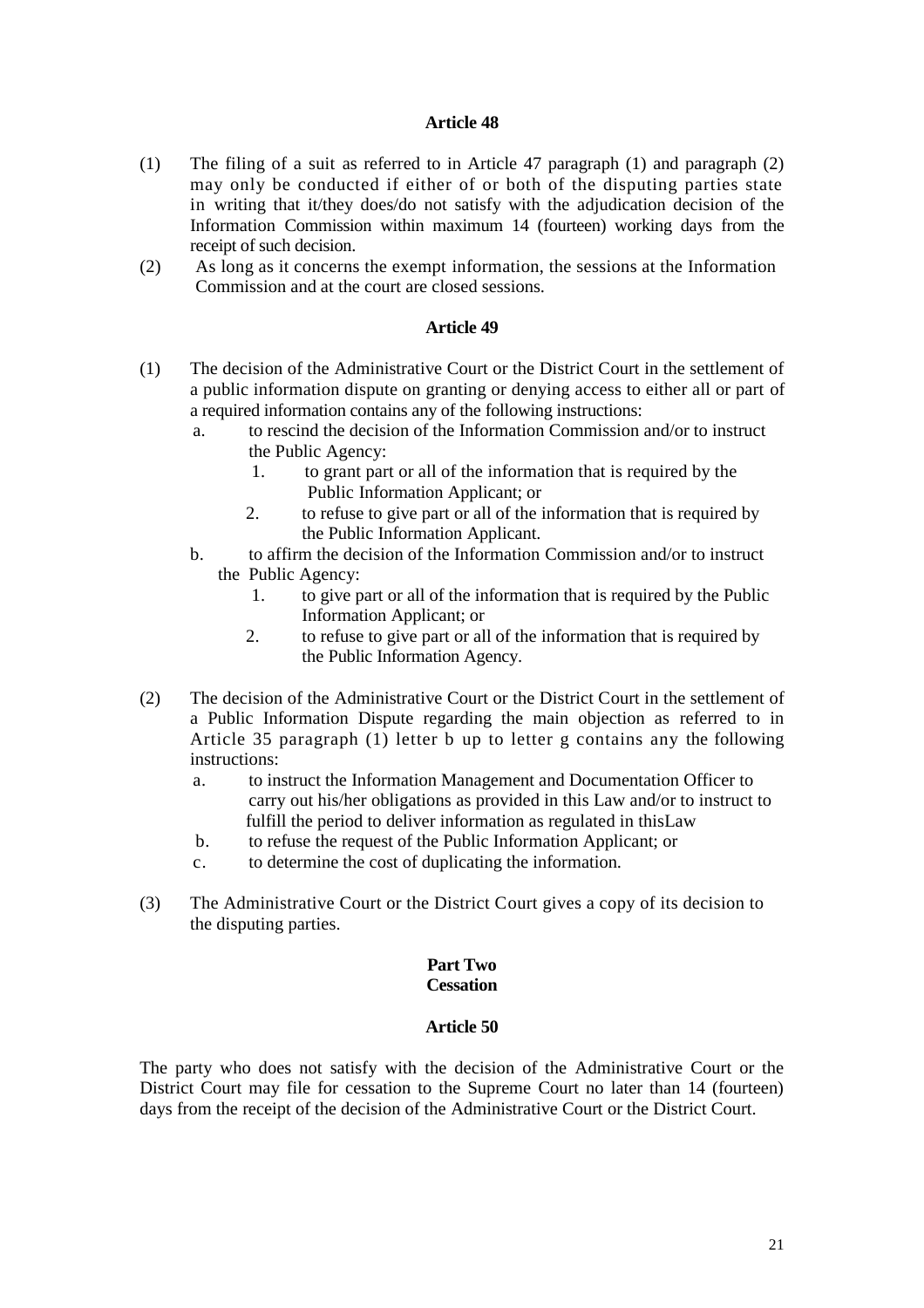## **CHAPTER XI CRIMINAL SANCTION**

#### **Article 51**

Every person who deliberately uses Public Information against the law is sentenced to prison for a maximum of 1 (one) year and/or is fined for a maximum of Rp. 5,000,000.00 (five million rupiah).

#### **Article 52**

A Public Agency that deliberately ignores to supply, give and/or publish Public Information that must be made available periodically, Public Information that must be published immediately, Public Information that must be available at any time, and/or Public Information to be supplied on the basis of a request pursuant to this Law that results in a loss to others is sentenced to prison for a maximum of 1 (one) year and/or is fined for a maximum of Rp. 5,000,000.00 (five million rupiah).

#### **Article 53**

Every person who deliberately and against the law demolishes, destroys and/or loses Public Information documents of any form of media that is protected by the state and/or is related to the interest of the public is sentenced with imprisonment of a maximum of 2 (two) years and/or is fined with a maximum f Rp. 10,000,000.00 (ten million rupiah).

#### **Article 54**

(1) Every person who deliberately and unrightfully accesses and/or acquires and/or supplies information that is exempted as regulated in Article 17 letter a, letter b, letter d, letter f. letter g. letter h, letter I, and letter j, is sentenced to a prison with a maximum of 2 (two) years and is fined with a maximum of Rp. 10,000,000.00 (ten million rupiah)

(2) Every person who deliberately and unrightfully accesses and/or acquires and/or supplies information that is classified as regulated in Article 17 letter c and letter e, is sentenced to a prison with a maximum of 3 (three) years and is fined with a maximum of Rp. 20,000,000.00 (twenty million rupiah)

#### **Article 55**

Every person who deliberately makes a Public Information that is incorrect or misleading and results in a loss to others is sentenced to prison with a maximum of 1 (one) year and/or is fined with a maximum of Rp. 5,000,000.00 (five million rupiah).

#### **Article 56**

For every violation that is sanctioned with criminal sanction in this Law and is also threatened with criminal sanction in other specific laws, the sanction that prevails is the criminal sanction of the more specific law.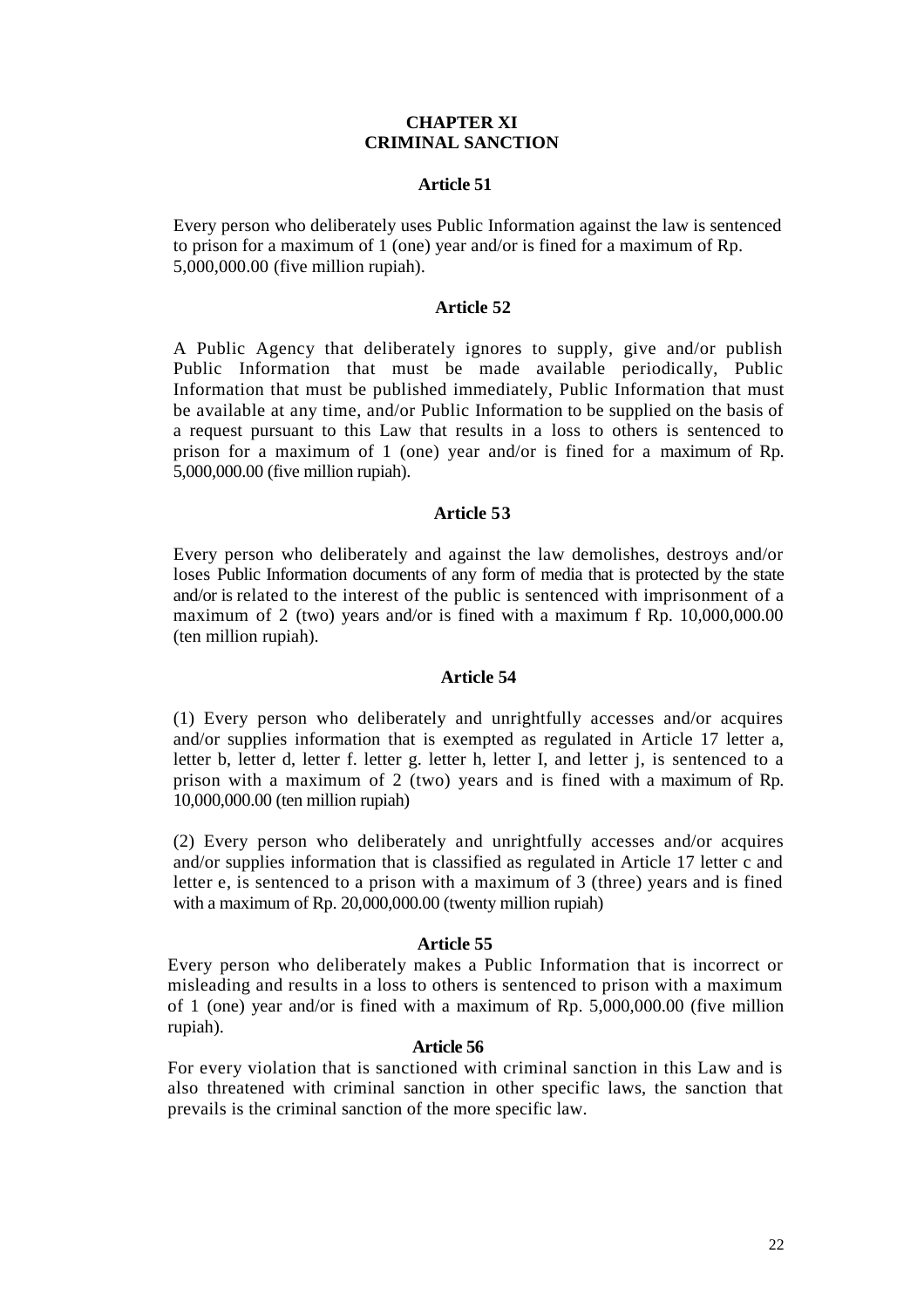#### **Article 57**

The criminal suit under this law constitutes a legal proceeding and is filed through the crime jurisdiction.

## **CHAPTER XII TRANSITIONAL REGULATIONS**

#### **Article 58**

The Central Information Commission shall have been formed no later than 1 (one) year from the enactment of this Law.

#### **Article 59**

The Provincial Information Commission shall have been formed no later than 2 (two) years from the enactment of this law.

#### **Article 60**

At the time this law takes into effect the Public Agency shall carry out its obligations under the law.

## **Article 61**

Subsequent regulations on the method and procedures of the compensation payment by a state Public Agency are regulated by a Government Regulation.

#### **Article 62**

The Government Regulation shall have been provided effective from the enforcement of this law.

## **CHAPTER XIII CLOSING REGULATIONS**

#### **Article 63**

At the time this law takes into effect, all regulations of the law pertaining to obtaining any existing information continue to prevail to the extent that they are not contrary and have not been replaced under this law.

#### **Article 64**

(1) This law shall take into effect 2 (two) years from the date of its enactment. (2) The composition and provision of the Government Regulation, technical directives, socializing, facilities and infrastructure, as well as other matters relating to the preparation of the implementation of this law, shall have been completed no later than 2 (two) years from the enactment of this law.